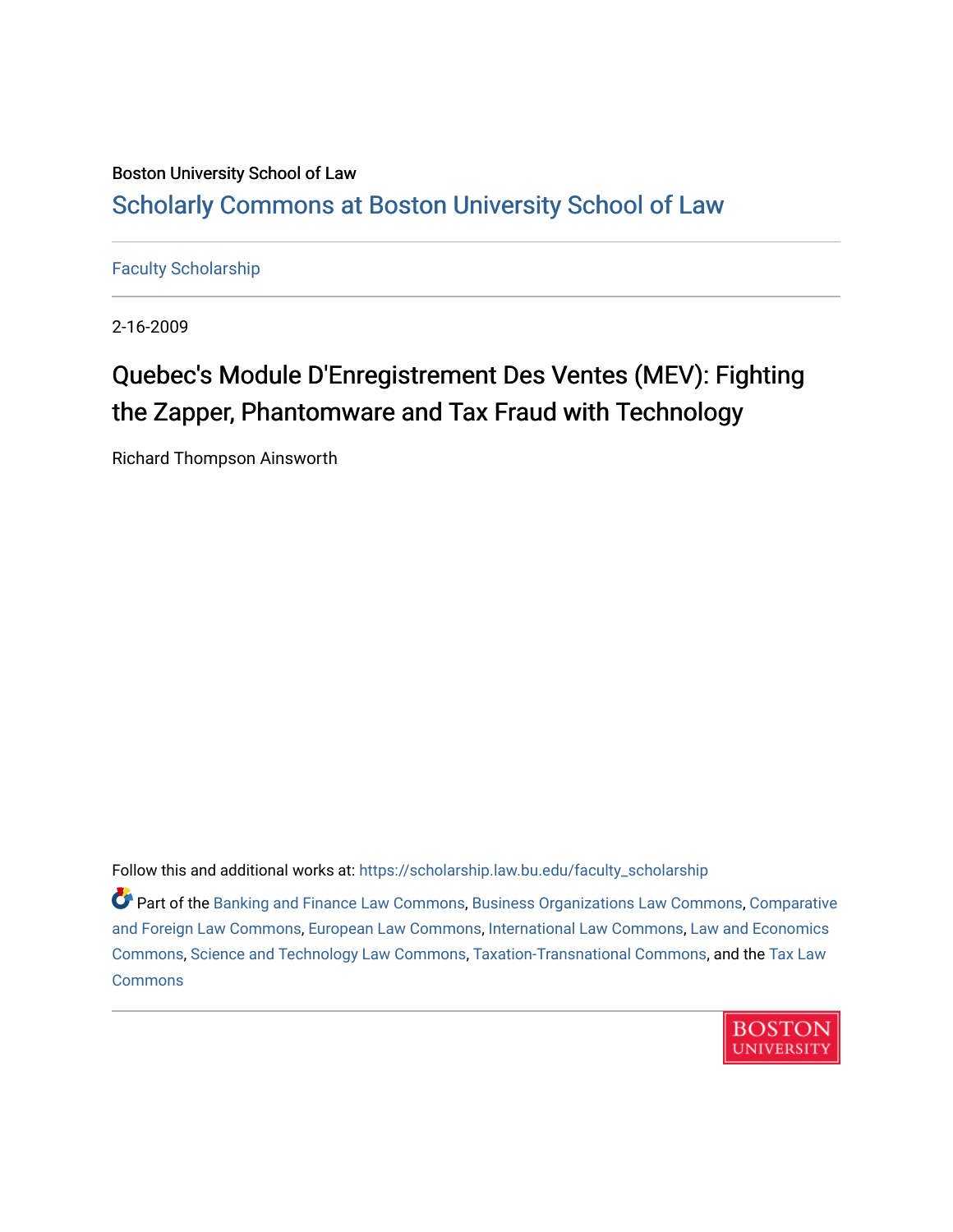

## **QUÉBEC'S** *MODULE D'ENREGISTREMENT DES VENTES (MEV)***: FIGHTING THE ZAPPER, PHANTOMWARE AND TAX FRAUD WITH TECHNOLOGY**

Boston University School of Law Working Paper No. 09-09 (February 16, 2009)

### Richard Thompson Ainsworth

This paper can be downloaded without charge at:

http://www.bu.edu/law/faculty/scholarship/workingpapers/2009.html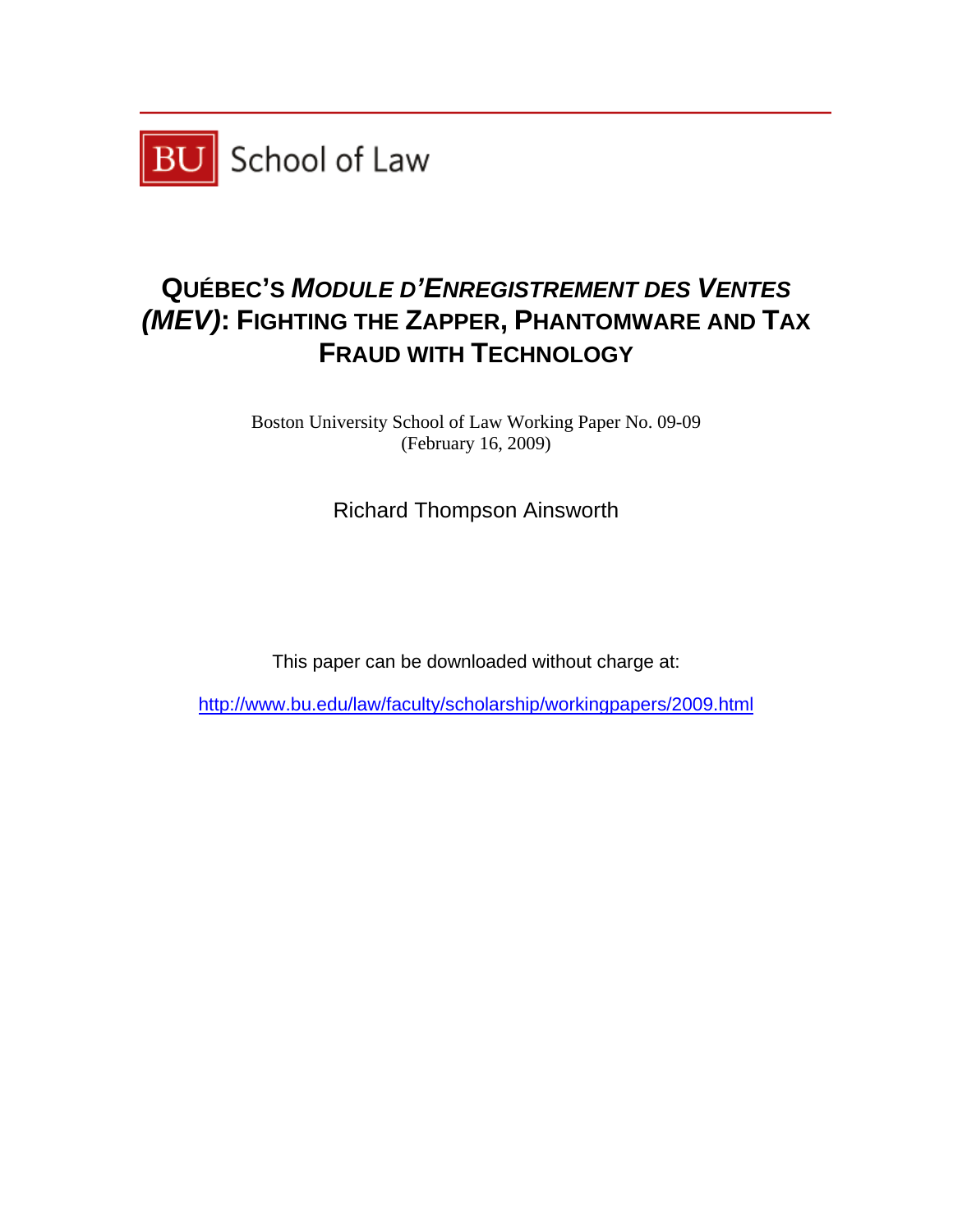#### QUEBEC'S *MODULE D'ENREGISTREMENT DES VENTES* (MEV): FIGHTING THE ZAPPER, PHANTOMWARE AND TAX FRAUD WITH TECHNOLOGY

#### Richard Thompson Ainsworth

On January 28, 2008 the Quebec Minister of Revenue, Jean-Marc Fournier, announced<sup>1</sup> that by late 2009 the MRQ will begin testing a device, the *module d'enregistrement des ventes*  $(MEV)^2$  that is projected to substantially reduce tax fraud in the restaurant sector. By 2010 or 2011 MEVs will be mandatory in all Quebec restaurants, where they will assure accuracy and retention of business records within electronic cash registers (ECRs).

It is clear to the Minister that not only are large volumes of cash being skimmed, removed from the sales and profits records of restaurants by their owners, but also that this fraud against the public fisc is increasingly facilitated by technology – through the digital manipulation of business records kept by modern ECRs. Add-on software (zappers), factory or distributor installed software, and old fashioned manual re-programming of ECRs (phantom-ware) are the mechanisms through which the manipulations arise. Known generally in Quebec as *camifleur de ventes* (or sales zappers), the MRQ has pursued these devices over the past decade, and is convinced that something more than a traditional audit is needed to counteract the manipulations.

Based on more than 230 cases since 1997, and surveys of skimming activity in the restaurant sector, the Minister summarizes the situation as follows:

Although the majority of restaurateurs comply with their tax obligations, the restaurant sector remains an area of the Quebec economy where tax evasion is rampant, both in terms of income tax and sales taxes. Tax losses in this sector are important. Quebec Revenue estimates that they are \$ 425 million for the 2007-  $2008$  fiscal year.<sup>3</sup>

The zappers (and phantom-ware applications) that are the major facilitators of this fraud are not confined to Quebec. Zappers and phantom-ware have spread throughout Canada<sup>4</sup> and around the world. It is not surprising therefore that a number of jurisdictions have looked at automated sales suppression and have adopted technological countermeasures, some of which

<sup>1</sup> Revenue Quebec, Press Release, Jean-Marc Fornier, *Pour plus d'équité dans la restauration : il faut que ça se passe au-dessus de la table* (For more equity in the restaurant sector it is required that [business is conducted] above the table) (Jan. 28, 2008) *available at* :

http://www.revenu.gouv.qc.ca/eng/ministere/centre\_information/communiques/autres/2008/28jan.asp (last visited August 7, 2008, translation on file with author).

<sup>2</sup> Jean-Marc Fornier, *L'évasion fiscale au Québec : Facturation obligatoire dans le secteur de la restauration – Sous-déclaration des revenus dans le secteur de la restauration* (Tax Evasion in Quebec : Obligatory Billing in the Restaurant Sector – Under-declaration of revenues in the restaurant sector) 3 (January 28, 2008) (in French) (powerpoint presentation and translation on file with author).

<sup>3</sup> *Id.* 

<sup>4</sup> Canada Revenue Agency, Tax Alert, *Businesses Warned Against Using Tax Cheating Software,* (Dec 9, 2008) The Canada Revenue Agency (CRA) is aware that electronic sales suppression software is currently being marketed and sold to Canadian businesses. Business owners are reminded that hiding income to evade taxes is against the law. Using this software is not worth the risk. ... Businesses that have used electronic sales suppression software are suspected of having hidden thousands of transactions and millions of dollars in sales.

*Available at*: http://www.cra-arc.gc.ca/nwsrm/lrts/2008/l081210-eng.html (last visited Dec. 25, 2008)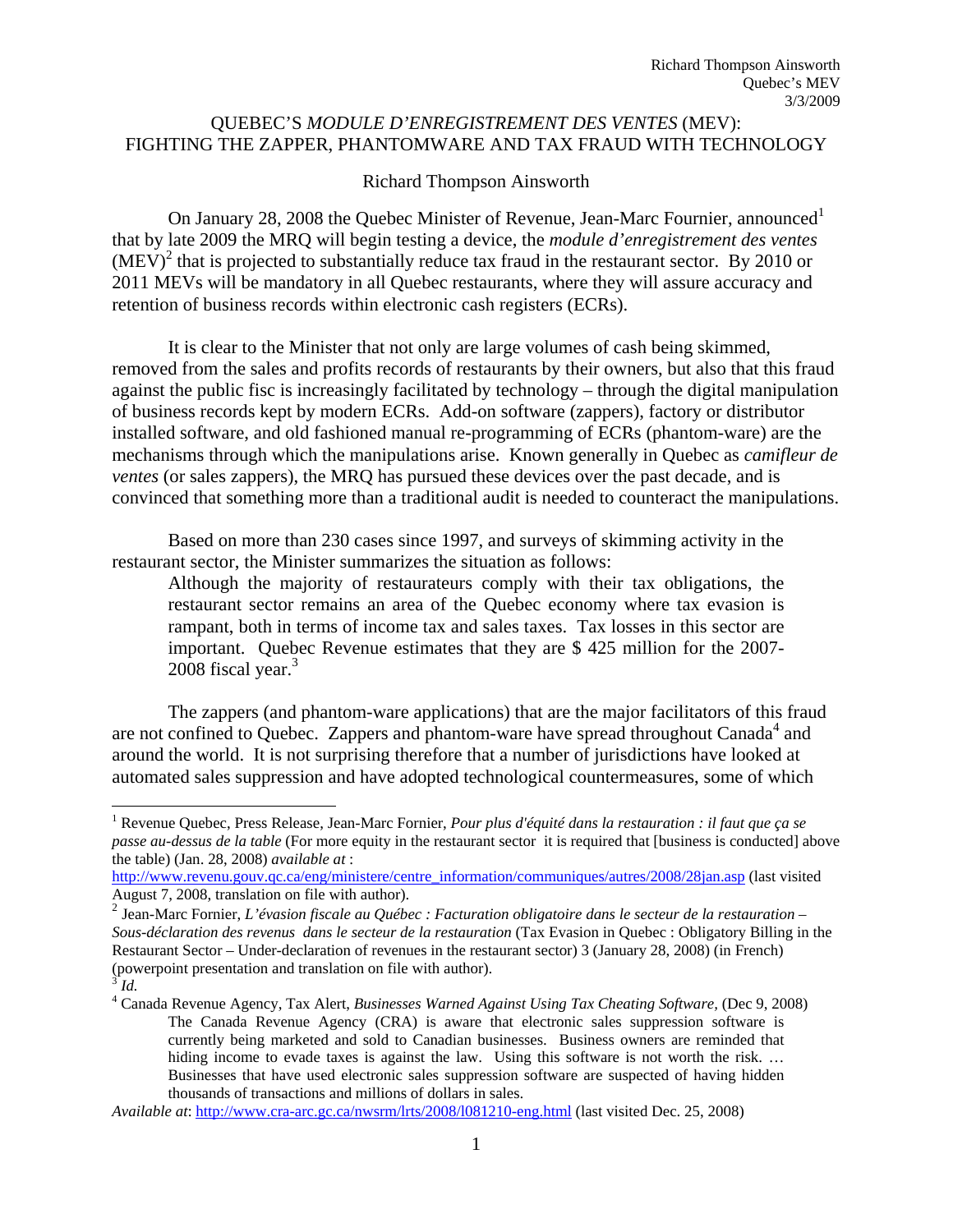are strikingly similar to the MEV. Other jurisdictions look to technology for answers, but differ with respect to the sophistication of the technology they would deploy. In yet other jurisdictions, traditional audit rather than technology is preferred – but the most successful of these "audit only" jurisdictions are adopting comprehensive (multi-tax) audit strategies with teams of auditors supported by computer specialists – in effect, a "super-sized" traditional audit.

This paper moves beyond a discussion of the variety of sales suppression programs in use  $-$  zappers and phantom-ware. Those matters have been considered elsewhere.<sup>5</sup> The concern here is on enforcement efforts, particularly the MEV. The intent is to assess the workability and effectiveness of the MEV solution by contrasting it with solutions adopted elsewhere.

#### ENFORCEMENT EFFORTS – GENERALLY

Two policy orientations guide enforcement actions in this area – one approach is rulesbased; the other is principles-based. $6$  They are not mutually exclusive – degrees of blending are common. Rules-based jurisdictions adopt comprehensive and mandatory legislation regulating, and/ or certifying cash registers. Jurisdictions taking this approach include Greece and Germany. With the adoption of the MEV, Quebec will also fall within this group. These jurisdictions are classified generally as "fiscal till" or "fiscal memory" jurisdictions.

Principles-based jurisdictions rely on compliant taxpayers following the rules. Compliance is enforced with an enhanced audit regime. Comprehensive, multi-tax audits (the simultaneous examination of income, consumption and employment returns) are performed by teams that include computer audit specialists. Audits are frequently unannounced and preceded by undercover investigations that collect data to be verified.<sup>7</sup> Jurisdictions taking this approach include the UK, Canada, and the Netherlands. France has implemented a program of preventive audits that target technology providers. $8 \text{ A similar effort}$  can be found in Quebec where the

 $\overline{a}$ 5 Richard T. Ainsworth, *Zappers and Phantomware: The Need for Fraud Prevention Technology*, 50 TAX NOTES INT'L 1017 (JUNE 23, 2008); Richard Thompson Ainsworth, *Zappers and Phantomware: Are State Tax Administrators Listening Now?* 49 STATE TAX NOTES 103 (Jul. 14, 2008); Richard T. Ainsworth, *Zappers: Technology-assisted Tax Fraud, SSUTA and the Encryption Solutions*, TAX LAWYER (forthcoming 2009); Richard

T. Ainsworth & Hiroki Akioka, Electronic Tax Fraud – Are there Zappers in Japan? (KANSAI U. REV. OF ECONOMICS, *forthcoming* 2009).

Fiscalis Committee Project Group 12, Cash Register Project Group, *Cash Register Good Practice Guide*, 5-6 (Dec. 2006) (unpublished report on file with author).<br><sup>7</sup> For example, the recent Canadian investigation in British Columbia into alleged distribution of sales suppression

software by InfoSpec Systems Inc. involved an eight month undercover investigation by the Royal Canadian Mounted Police (RCMP). During this phase of the operation undercover RCMP officers posed as potential buyers of sales suppression software. This evidence supported allegations that InfoSpec Systems Inc. knowingly provided restaurants with zappers. Canada Revenue Agency, News Release, *Charges Laid in Large-Scale Tax Fraud Investigation* (Dec. 10, 2008) *available at*: http://www.cra-arc.gc.ca/nwsrm/rlss/2008/m12/nr081210-eng.html (last visited Dec. 25, 2008).

Fiscalis Committee, *supra* note 6, at 6. This is the approach that Revenue Canada took in the InfoSpec Systems investigation. Targeting the software program (Profitek) "… documents, CDs, computer files, sales notebooks,an electronic calendar, e-mail and other client lists …" the CRA was able to conduct a nation-wide investigation which (according to the Vancouver Sun) is "… continuing and [CRA officials] expect more charges to be laid." Darah Hansen, *Cooking the Books: Four local restaurants are alleged to have been part of a high-tech scheme to evade tax on millions of dollars. Five people face 25 charges after nationwide investigation – but it's a worldwide problem*,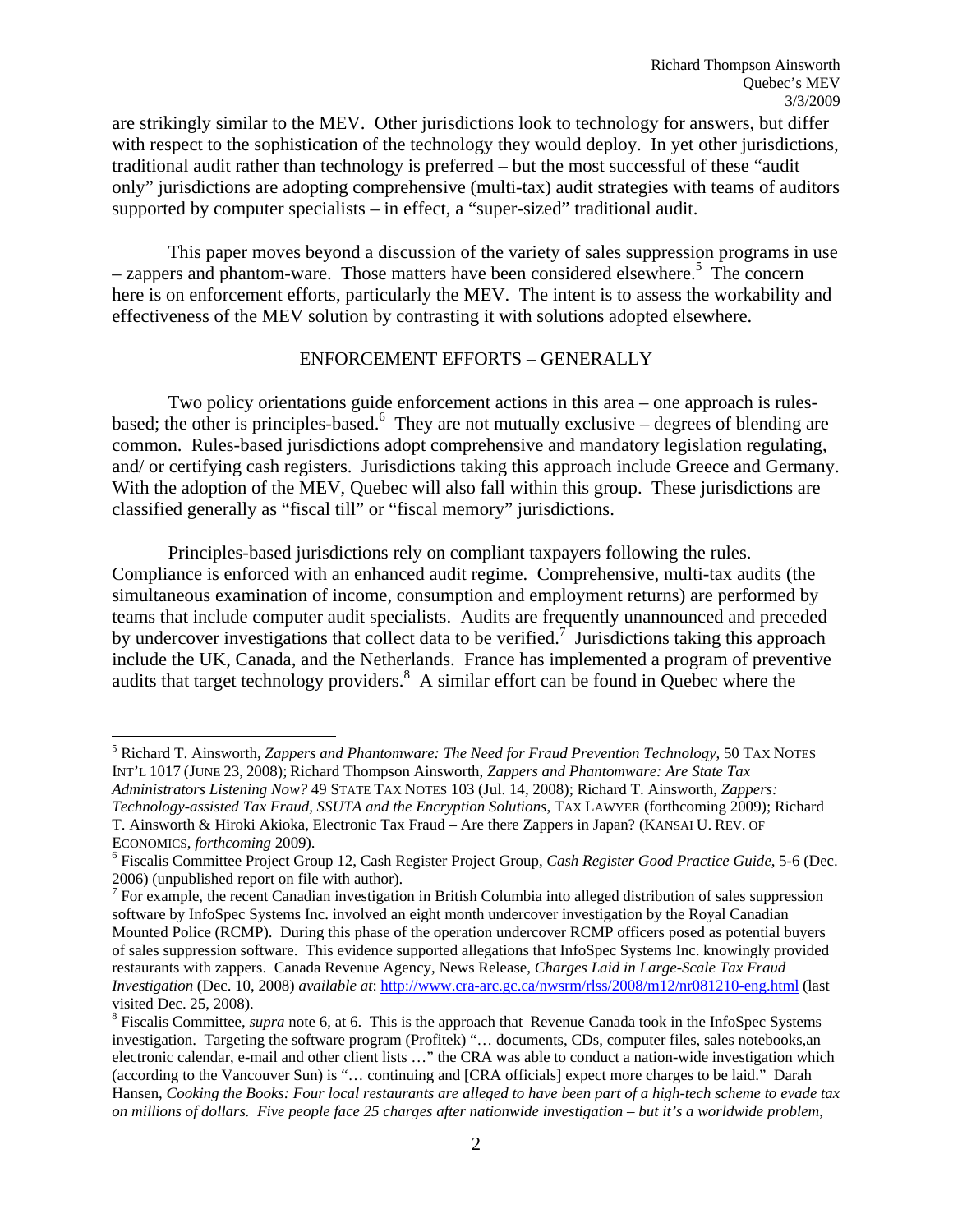customer lists of audited technology providers have been used to roadmap later audits of businesses suspected of technology-assisted skimming.<sup>9</sup> Prior to the adoption of the MEV, Quebec fell squarely within a principles-based classification. Moving forward, Quebec will merge both approaches, even though it appears that Revenue Canada will continue to pursue only principles-based enforcement techniques.<sup>10</sup>

Notably, the US does not have a coordinated zapper enforcement effort.<sup>11</sup> In fact, the US has only uncovered two zappers, one at Stew Leonard's Dairy in Norwalk Connecticut where \$17 million in was skimmed,<sup>12</sup> and the other at the LaShish restaurant chain in Detroit Michigan where \$20 million in cash sales were zapped and allegedly sent to Hezbollah in Lebanon.<sup>13</sup> The US is particularly hampered in its approach to zappers – federal income tax audits are not well coordinated with state and local retail sales tax audits. In addition, computer audit specialists are not normally assigned to audits of small and medium sized enterprises (SMEs), and this is where the zappers are.

Nevertheless, if the US became serious about this problem it might have a unique blend of rules and principles based solutions in an extension of the Streamlined Sales and Use Tax Agreement  $(SSUTA)$ <sup>14</sup> Under the SSUTA certified third party software providers  $(CSPs)$ <sup>15</sup> could be tasked with assuring ECR accuracy. Not only is the SSUTA legal framework operational, but at present levels of technology a CSP could readily assure States that the correct retail sales tax was being collected and remitted, while it could assure federal authorities that

l

http://www.revenu.gouv.qc.ca/eng/ministere/centre\_information/communiques/ev-fisc/2003/02mai.asp (in French only, last visited Feb. 8, 2008).

<sup>11</sup> The *Stew Leonard's Dairy* case came about when a US Customs officer inspected a suitcase carried by Mr. Leonard on one of his trips to St Martin. *Leonard,* 37 F.3d at 35; The *La Shish* case came about because the owners failed to file a tax return. Furchgott reported that, "[a]uthorities declined to comment on how the reported crime was discovered, but according to court records, Mr. Chahine failed to file a tax return in 2003." Roy

VANCOUVER SUN (Dec. 11, 2008) *available at*: http://www.canada.com/vancouversun/story.html?id=6c945ca6 f84a-43f6-86ad-221814731593&p=2. 9

 $\degree$  For example see the investigation of Audio Lab LP, Revenue Ouebec, News Release, Revenue Ouebec Investigation of a Software Designer Outlet Suspected of having Developed and Distributed Zappers (Oct. 14, 2005) *available at*: http://www.revenu.gouv.qc.ca/eng/ministere/centre\_information/communiques/ev-

fisc/2005/14oct(2).asp (in French only, last visited Feb. 8, 2008); the investigation of Michael Roy, Revenue Quebec, News Release, Fines of more than One million dollars – A Father and his Two Sons convicted for Tax Evasion in connection with the Zapper (May 2, 2003) *available at*:

<sup>&</sup>lt;sup>10</sup> In its recent Tax Alert dealing with sales suppression software the CRA emphasized that has "... over 5,000 employees dedicated to finding unreported business income and ensuring that the proper amount of taxes is paid, even when sales records are missing." Canada Revenue Agency, Tax Alert *supra* note 4.

Furchgott, *With Software, Till Tampering Is Hard To Find*, NYT C6 (August 20, 2008).<br><sup>12</sup> U.S. v. Stewart J. Leonard Sr. & Frank H. Guthman, 37 F.3d 32 (1994), *aff'd.* 67 F.3d 460 (2nd Cir. 1995) (details of the tax frau

<sup>&</sup>lt;sup>13</sup> Press Release, U.S. Dept of Justice, Eastern District of Michigan, LaShish Financial Manager Sentenced for 18 months for Tax Evasion (May 15, 2007) *available at*:<br>http://www.cybersafe.gov/tax/U.S.aopress/2007/txdv072007 5 15 ElAouar.pdf (last visited Feb. 3, 2008).

<sup>&</sup>lt;sup>14</sup> Streamlined Sales and Use Tax Agreement (adopted November 12, 2002, amended November 19, 2003 and further amended November 16, 2004) § 203 (defining a CSP as "[a]n agent certified under the Agreement to perform all the seller's sales and use tax functions, other than the seller's obligation to remit tax on its own purchases.") *available at* http://www.streamlinedsalestax.org.<br><sup>15</sup>*Id.*, at § 203 (defining a CSP as "[a]n agent certified under the Agreement to perform all the seller's sales and use

tax functions, other than the seller's obligation to remit tax on its own purchases.")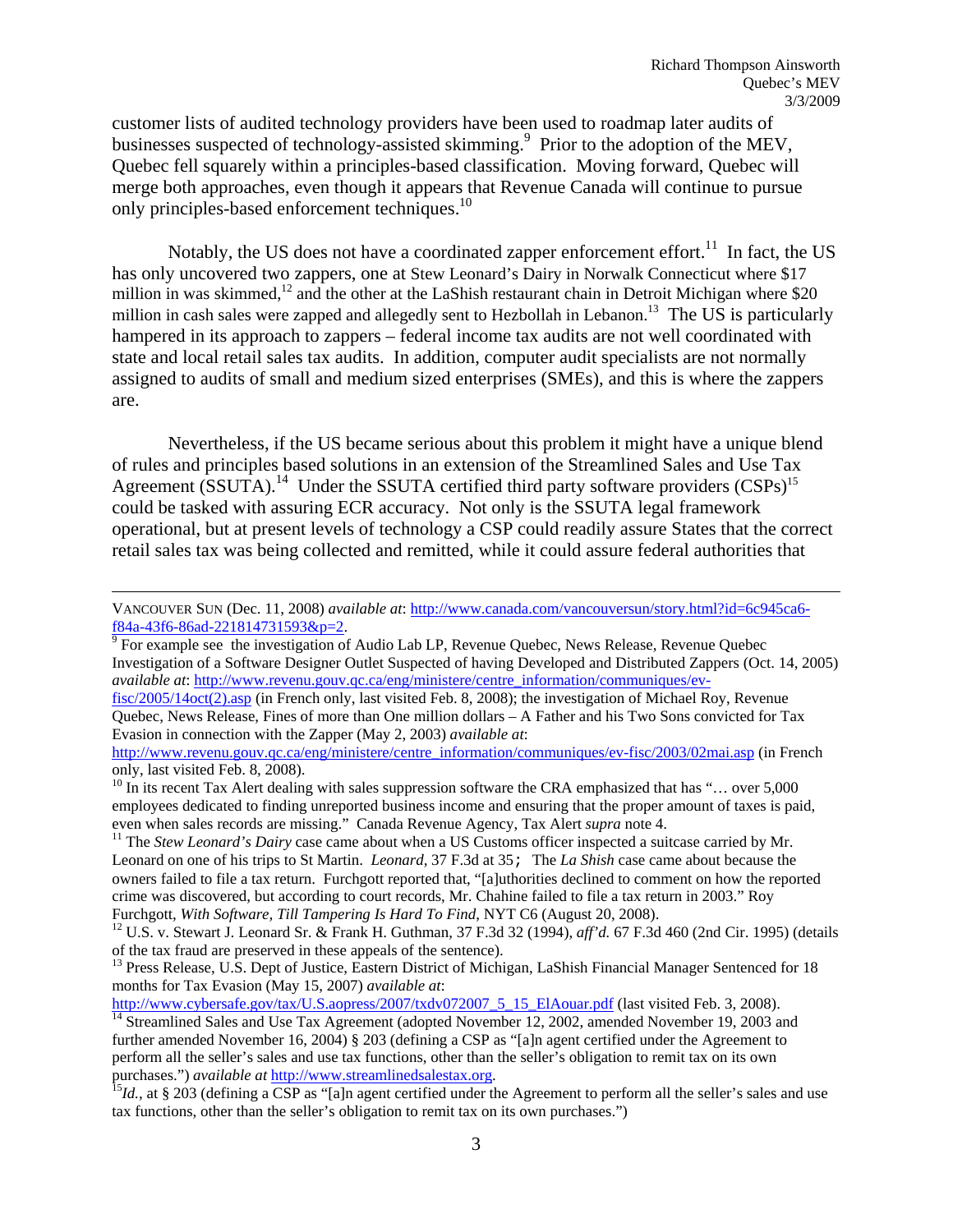zappers were not being used to underreport income. Certification of the CSP would need to be undertaken jointly (by state and federal agencies) as would oversight of their operation. Quebec has not considered a SSUTA/ CSP solution, but it might look at this option if it were to consider extending the MEV outside the restaurant sector.

#### STRUCTURE OF THE ARGUMENT

This paper will first present a rough schematic of a how a zapper facilitates a skimming fraud. Then it will consider three rules-based enforcement approaches: the Greek "fiscal electronic devices" or FEDs, the Quebec MEVs and the German "smart cards." Then it will examine the Dutch principles-based approach which is favored by the UK. A final section will consider how CSPs in a SSUTA framework could be used to achieve similar outcomes under a blended rules-based/ principles-based approach. Comparisons will be made throughout.

#### SCHEMATIC OF SKIMMING WITH ZAPPERS

 Seven basic steps occur when cash purchases are zapped. It is helpful to set these steps out clearly before considering the enforcement actions that are directed against sales manipulation. This will not only help explain what a zapper does to facilitate skimming, it will illuminate the enforcement points that tax authorities press on to prevent zapping.

(1) a consumer<sup>16</sup> identifies goods or services for purchase;

(2) a cashier, waiter, or other sales associate produces a pro-forma bill<sup>17</sup> and presents it to the consumer for approval;  $18$ 

(3) the consumer approves, offers to pay in cash,<sup>19</sup> and the pro-forma bill is finalized (agreed upon);

(4) the cashier "rings up" the sale in the ECR, generates an itemized record of each good or service sold;

(5) the ECR then directs the printer to issue an itemized paper receipt (invoice) for the customer that will include:

(a) a list of the items purchased;

.

<sup>&</sup>lt;sup>16</sup> Zapping is associated with cash skimming frauds. It occurs in B2C transactions. B2B transactions are not vulnerable (unless under the retail sales tax some business transactions are included in the tax base). Under a VAT tax is imposed at each commercial stage, but each input tax is offset with an output tax and if records at one stage are fraudulent the records at the next stage would reveal this. Zapping would be pointless.

<sup>&</sup>lt;sup>17</sup> This may occur by scanning a bar code, directly entering a PLU number, or by entering the name of an item (perhaps by pressing a touch screen).

 $18$  In a restaurant context this "pro-forma billing event" may or may not be noteworthy, but it occurs nevertheless. If a customer orders directly (and only) from the menu presented by the waiter, the pro-forma bill may be first drafted in pencil and then transferred to a digital ordering system associated with the ECR. In other instances a customer may begin a meal with an initial entre and then progressively order increased amounts of food and drink throughout the evening. The waiter would keep a running tally of the bill. It would be common in this case to present one or more pro-forma bills at various times to keep the customer aware of the total amount due.

In a grocery store context an itemized pro-forma billing is frequently visible on a LCD screen that the cashier and the customer can see as items are run through a scanner. All modern ECRs have the capability to present this pro-forma bill in formal and informal manners. The important point is that the pro-forma bill can be changed before the sale is "rung up." Changes occur by the customer and the operator acting in concert. <sup>19</sup> Zappers target cash sales, because credit, debit, check or bank transfer transactions leave an audit trail.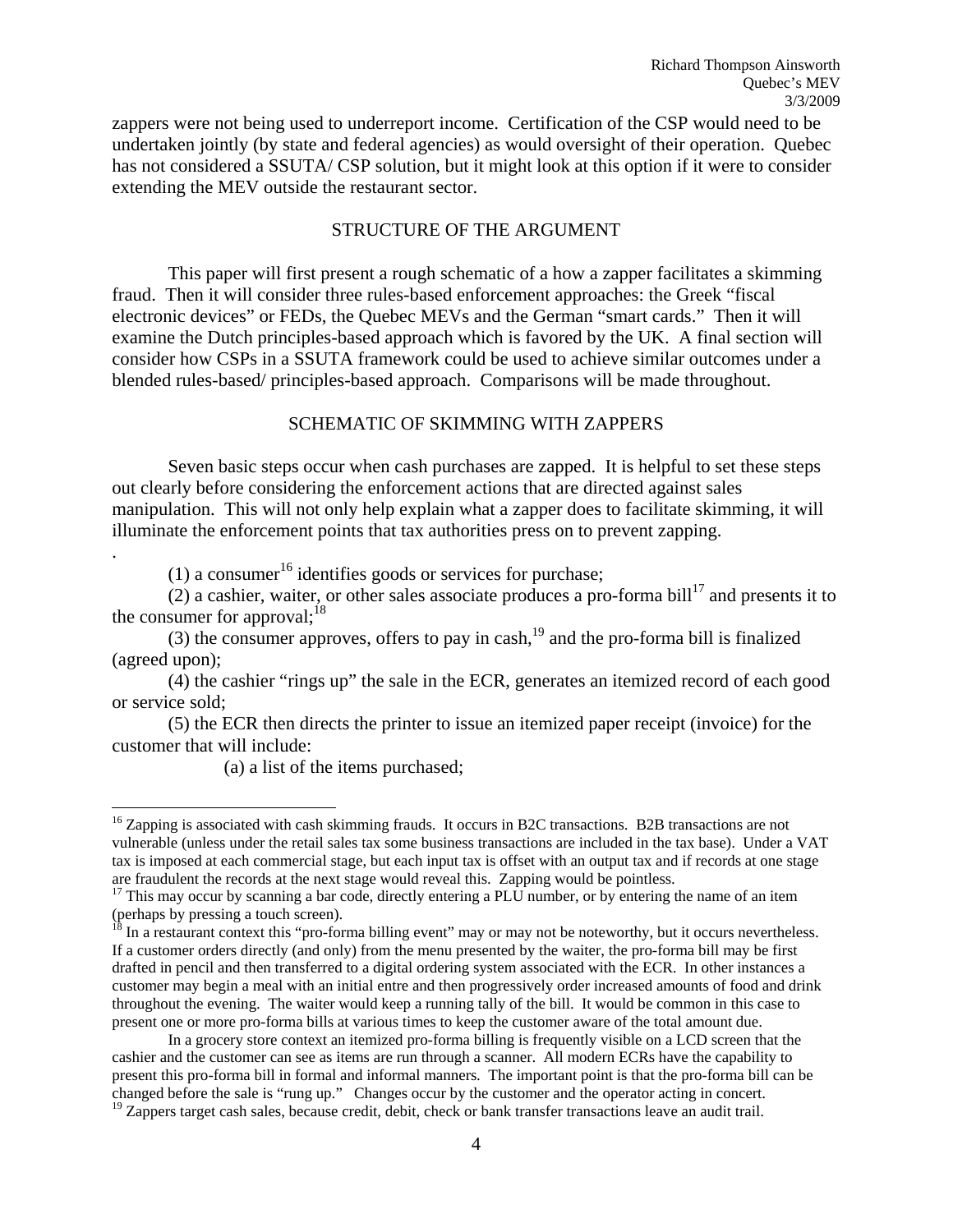(b) a price for each item;

(c) a taxability determination for each item;

(d) a segregated tax amount for each of the taxed items (in instances where all items at an establishment are taxed and taxed at the same rate – as they would be at a restaurant, for example – this function would be performed in aggregate);

(e) the amount of cash tendered;

(f) the net amount returned to the customer in change;

(g) the date and time of purchase;

(h) the name, address and identification number of the vendor;

(i) the receipt (invoice) number of the transaction.

(6) a series of electronic reports are now generated, based on transactions sent through the ECR. These reports are relied on by compliance auditors. The reports are:

(a) the daily Z Report (with re-set functionality);  $^{20}$ 

(b) the X Report; $^{21}$  and

l

(c) the Electronic journal.<sup>22</sup>

If, after step (6), we assume that a zapper is inserted in the ECR (or POS system), then we have a step (7) where we are able to eliminate from the ECR and the enterprise's business records all traces of (some or all) cash sales without fear of leaving a digital record of the manipulation. Phantom-ware applications would do the same thing, except their programming is embedded in the ECR's operating system, not temporarily added and then removed from the ECR.

At this point the customer has in his hands an accurate receipt (from step (5)), but the zapper is re-writing the internal memory of this receipt in the ECR – including the records in the Z Report, the X Report and the Electronic Journal. This re-writing creates a new sales profile within the ECR. Selected cash sales are omitted. For example, the ticket files (the digital record of specific invoices issued in sequence) would be renumbered if an entire ticket were eliminated. If only some items are removed from some tickets, or if a price is changed for an item on a

 $20$  One of the most important functions of a cash register is to record sales, taxes collected, media totals, discount, voids, and more. The report printed at the end of day or shift that reports this information and resets it for the next day or shift is known as the "Z" report. The "Z" report function prints the sales on the cash register tape while erasing the data from the memory. A "Z" is a once only report for a set period of time. Many cash registers have "Z2" feature that allows "Z" reports to be added together. When an operator "Z2's them out" they will erase these reports for a longer period of time. An example of a "Z2" report is a monthly report that will be used to date and record monthly cash register sales. Every time the register is "Z'd out" (Report taken) that total is erased from the daily sales files and added to the "Z2" file.

<sup>&</sup>lt;sup>21</sup> "X" reports are the identical in information and time span to the "Z" reports. "X" reports runs only provide reports; they do not reset, or clear the memory. "X" reports can be taken as often as needed with no effect on sales data recorded.

<sup>22</sup> *See supra* note6, *Cash Register Good Practice Guide*, Appendix G, at 1.2.

The electronic journal usually contains ALL transactions keyed into the more complex types of till systems and is therefore the definitive record to obtain for audit purposes. There are exceptions, where Electronic Journals can be programmed "not-to-store" certain keying transactions e.g. "Training Mode."

The Electronic Journal should not be confused with the "Z" tape as it is not a recap of the day's sales. The Electronic Journal tape is supposed to be a "blow-by-blow" record of every transaction made "step-by-step." It is most useful for going back during a day to look for mistakes that were made. This journal has been a staple in the cash register industry since the beginning. It can be used to check the Z report.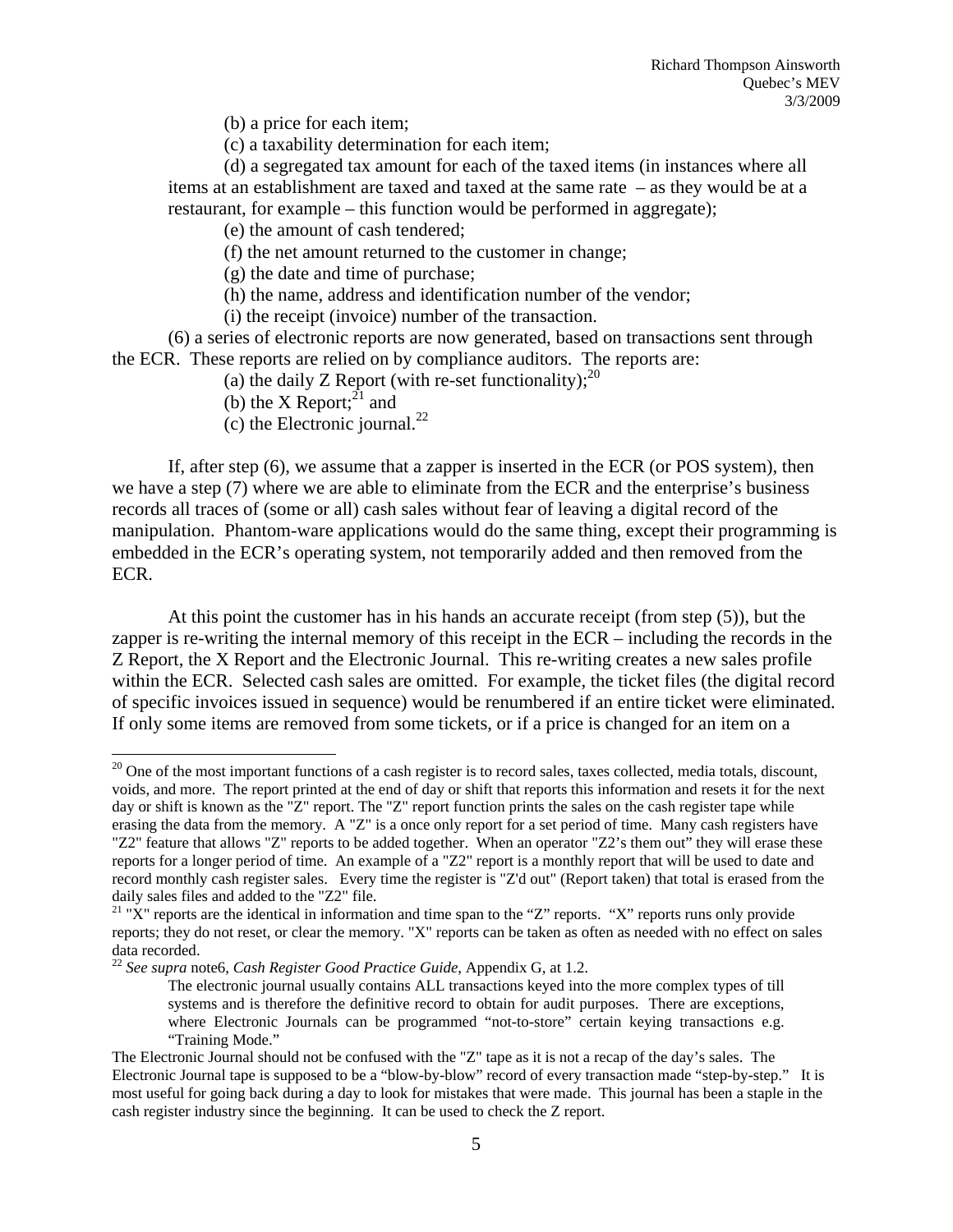specific ticket, then amounts due will be re-calculated (and a new tax due determined). The altered ticket files will now confirm the altered Z Report, X Report and Electronic Journal. The ECR's records will not match customer receipts, but the records of the ECR will be internally consistent.

Thus, one of the common (traditional audit) approaches to detecting a zapper is for an audit team to visit an establishment suspected of using a sales suppression device (in advance of the audit), make cash purchases, save the receipts, and then try to match the receipts with the digital files in the ECR. This is in fact how MRQ uncovered its first zapper in 1996.<sup>23</sup>

The next thing to notice is that it is easy to skim sales without zapping. This can be done at step (2), but it requires collusion between the vendor and the customer. A consumer tendering cash could be orally offered a lower price (perhaps a tax-free price) when the pro-forma invoice is drafted. If the customer agrees, the sale would simply not be "rung up." As a result, no record of the actual (finalized) transaction would appear in the daily Z Report, or the X Report.

It is possible that the Electronic Journal might preserve a "trace" of the original transaction (if the pro-forma was drafted with the assistance of the ECR). The transaction would appear as an aborted sale. It would look to the auditor as if the customer declined the purchase when they saw the pro-forma invoice. In a restaurant context too many aborted sales might raise suspicions, because normally the meal has already been consumed. However, in a grocery or convenience store, a hairdresser's, or a butcher's shop where the custom might be to discuss a transaction based on a pro-forma invoice nothing might seem amiss at all.

Some fiscal till jurisdictions try to block frauds at step (2) by preserving each key stroke in the Electronic Journal. These jurisdictions certify each ECR. Tamper-proof Electronic Journals are made a requirement of certification.

The third thing to notice is that there is a period of time (after the sale is completed at step (3), but before the zapper is inserted) where the records within the ECR are complete and accurate. This period lasts at least up to step  $(5)$  – the point where the ECR directs the printer to issue an invoice for the customer. These records need to be accurate because the customer is demanding an accurate invoice.

As a result, many fiscal till jurisdictions focus on preserving tamper-proof invoices, and the sequencing of those invoices at step (5). This is, in fact, what the MEV does. The MEV makes every receipt useful for checking the ECR. For example even a credit card transaction (which was not tampered with) can provide evidence of manipulation, if an auditor can tell that the receipt was re-numbered. The MEV will indicate that some other receipt further up the chain is missing, and an auditor would then begin the search for the missing cash transactions.

Principle-based jurisdictions focus on this same point, step (5), but they need to directly find an altered receipt. Without an MEV it is difficult to tell if a sequence of receipts has been manipulated. This makes pre-audit cash purchases and saved receipts a critical component of a

l <sup>23</sup> Ainsworth, *Zappers and Phantomware: Are State Tax Administrators Listening Now? supra* note 5, at 104, n.5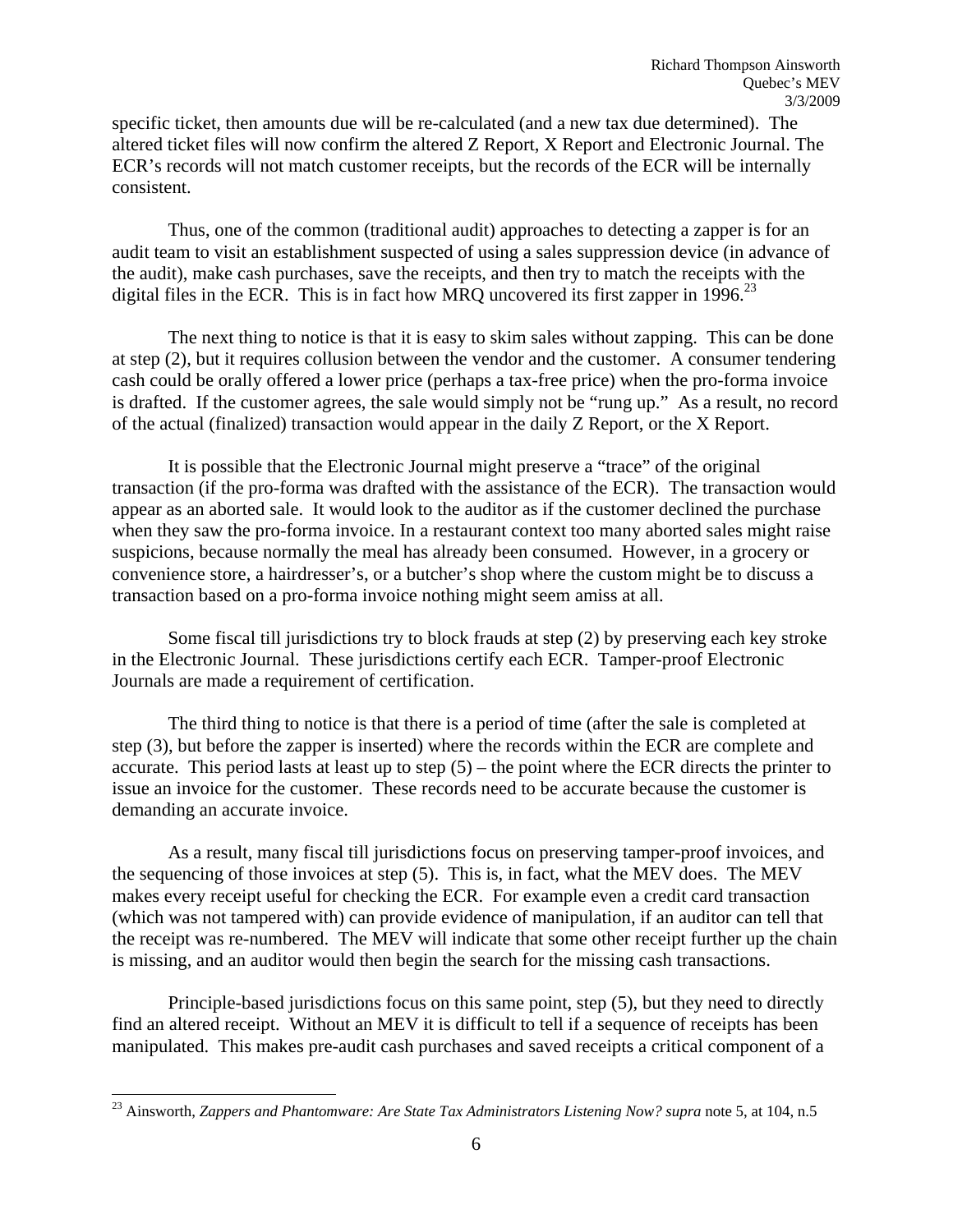principles-based auditor's work-plan. Traces of a zapper can also be found by computer specialists examining the Electronic Journal as well as the X and Z reports produced at step (6).

A final thing to notice is that all critical elements of the tax return (at least all elements that would be derived from a specific ECR) are available at step (5). The items purchased [step 5(a)], the price charged [step 5(b)], the taxability determination [step 5(c)], and the tax collected per item or per invoice [step 5(d)] are all available. In addition, the tax has been received.

Thus, it is entirely possible that fiscal till jurisdictions could require real time pro-forma returns based on these figures. They could also require real time remission of the tax. In a retail sales tax jurisdiction this might constitute the entire return and payment. In a VAT jurisdiction this would represent only the output portion of the return. The input VAT credits (deductions) would need to be gathered from other files.

#### FISCAL TILLS: GREECE, QUEBEC AND GERMANY

In addition to Greece, Quebec and Germany, fiscal till jurisdictions include Argentina, Brazil, Bulgaria, Italy, Latvia, Lithuania, Poland, Russia, Turkey, and Venezuela.<sup>24</sup> Setting the Greek and German regimes alongside Quebec's MEV provides sufficient illumination so that the MEVs attributes can be appreciated.

## **GREECE**

#### FEDs; FECRs, AFED Printers; FESDs

Greece has had comprehensive, rules-based fiscal till legislation in place for over twenty years. Technical specifications for Fiscal Electronic Devices (FEDs) were published widely in  $2004.<sup>25</sup>$  When considered as a whole, these rules attempt to provide data security both at stage (2) and stage (5). In other words, the Greek approach is to secure data when the pro-forma receipt is being generated, and when the printer is being directed to issue the final receipt.

Under Greek rules FEDs are divided into two categories: (a) fiscal electronic cash registers (FECR) which are accompanied by autonomous fiscal electronic device printers (AFED Printers), and (b) fiscal electronic signing devices (FESDs). The first are used *only* in B2C transactions; the second may be used in B2C or B2B transaction. Both digitally sign tax-related documents.

<sup>&</sup>lt;sup>24</sup> See supra note6, Cash Register Good Practice Guide, Appendix D, at 1.

<sup>&</sup>lt;sup>25</sup>A European directive (98/34/EC) requires that whenever a Member State adopts new technical rules, specifications, or legal requirements the Member State is obliged to announce this to the EU before the rules take effect. According to this directive there is a minimal standstill period of three months. During this period any Member State (or the European Commission) has the right to express a "detailed opinion." The issue of a detailed opinion extends the standstill period for another three months, and allows further consideration of the rules by all parties. Greece made the technical specifications for FEDs public in 2004. As a result, the Greek rules are well known not only within the EU but among the larger community of ECR manufacturers and distributors. They are available in Greek as well as in official translations in three other languages, and can be accessed on the internet. English: http://europa.eu.int/comm/enterprise/tris/pisa/cfcontent.cfm?vFile=120040135EN.DOC German: http://europa.eu.int/comm/enterprise/tris/pisa/cfcontent.cfm?vFile=120040135DE.DOC French: http://europa.eu.int/comm/enterprise/tris/pisa/cfcontent.cfm?vFile=120040135FR.DOC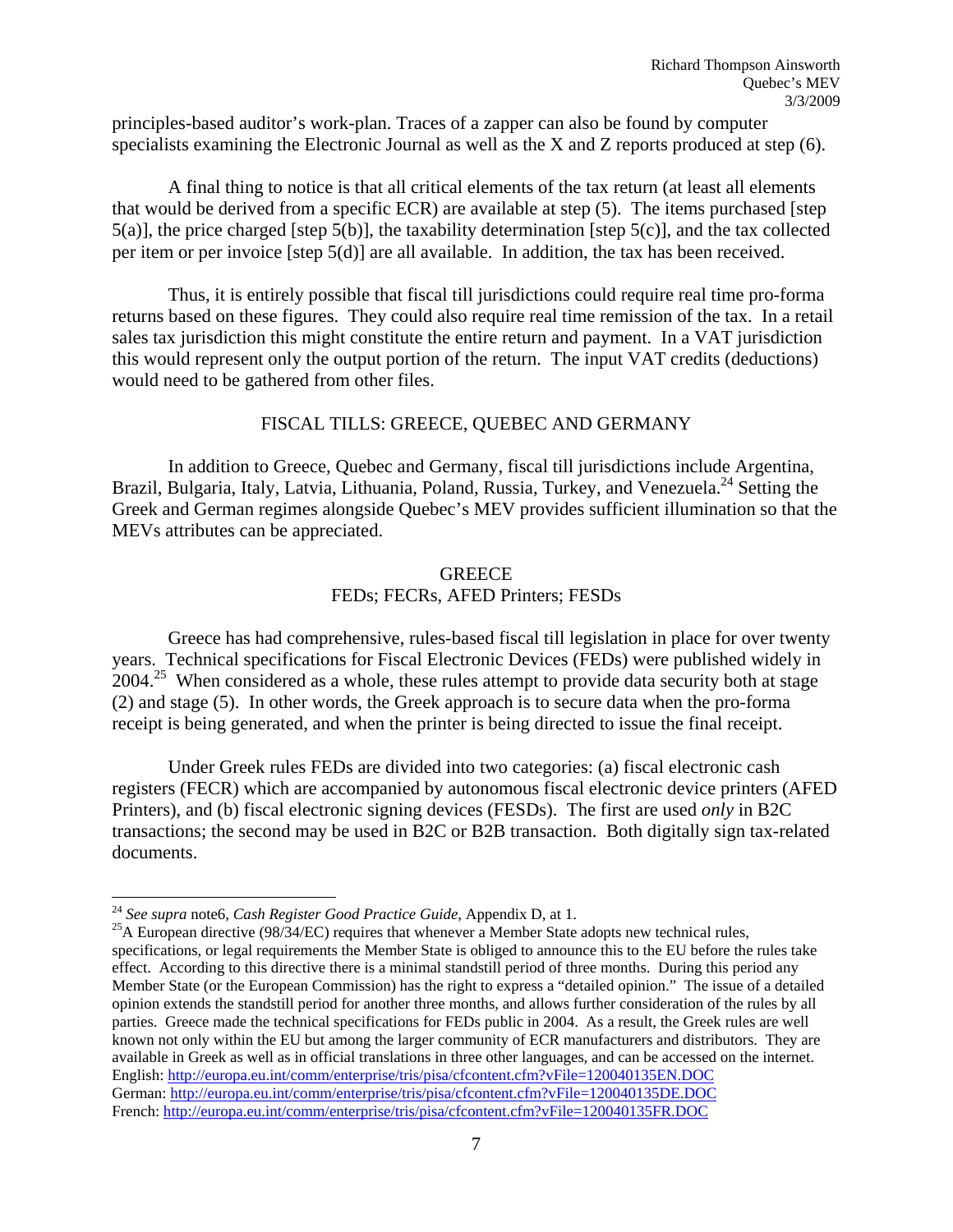*FECRs and AFED Printers*. Fiscal electronic cash register (FECR) is a term that includes ordinary stand-alone cash registers, and cash registers equipped with advanced connection capabilities (network or PC operated machines). Autonomous fiscal electronic device printers (AFED Printers) are fiscal printers that operate only via a connected computer. They have no keyboard or display terminal. They do more than just print receipts however. AFED Printers store and secure in their fiscal memory the data that has passed through them (revenue from sales, and taxes collected).26

Data from the electronic journal memory is signed by a secure hash algorithm  $(SHA-1)$ .<sup>27</sup> This hash value is permanently safeguarded and stored in the fiscal memory. Daily sums (receipts and VAT amounts) are saved into the fiscal memory, cumulatively and on a daily basis. This function essentially preserves the X and the Z Reports along with the Electronic Journal.

The cost of FECRs varies from  $\epsilon$ 200-250 to  $\epsilon$ 800-1,000 depending on the manufacturer.<sup>28</sup> Every manufacturer, developer, or importer of ECRs into Greece must seek approval for each specific model that they intend to sell in the Greek market.<sup>29</sup> A license to sell a specific ECR is issued by a special technical (inter-party)<sup>30</sup> body (committee) and will be issued only when the ECR conforms to all statutory technical specifications.<sup>31</sup> Applications are made to the Department of Fiscal Electronic Cash Registers and Systems of the Ministry of Finance and must be accompanied by a working model of the system for which a license is sought. The committee has authority to examine any additional data (including experience in the field, business solvency, creditworthiness, technical capacity of personnel), and has the authority to recall and cancel licenses in cases where material changes have been made in systems or in the conditions under which the license was granted.

 $26$  The FECR and AFED Printers must be equipped with either a 2-roll paper printing station, or a 1-roll paper slip printer station as well as a daily Electronic Journal (EJ) memory. [EJ memory is different from fiscal memory. EJ memory stores all information slips and tickets ("legal receipts") from the issuance of the previous Z Report until the issuance of the next Z Report. It is sometimes called the Temporary Daily Slip Storage Memory (TDSSM). "Fiscal memory" on the other hand, is the basic secure element in the Greek system. It is based on a ROM – Read Only Memory – chip that is securely placed within the fiscal cash register. Into this memory all important fiscal data is stored.] EJ memory is either pluggable/unpluggable or fixed. It resides in the fiscal device and is always a flash memory.

<sup>&</sup>lt;sup>27</sup> The Secure Hash Algorithm (SHA-1) was developed by the US National Institute of Standards and Technology. SHA-1 is a widely accepted data encryption tool. It produces a 40-character string by hexadecimal symbols (20 bytes), and the string [or the "hash value"] uniquely defines the processed data [in the case of an ECR issuing receipts in B2C transactions this data is the values on the printed receipt]. SHA-1 is described in detail in the Federal Information Processing Standard 180-2 (August 1, 2002) *available* at:

http://csrc.nist.gov/publications/fips/fips180-2/fips180-2.pdf (last visited Aug. 8, 2008).<br><sup>28</sup> Personal e-mail communication with Panos Zafiropolous (February 24, 2008) (on file with author).

<sup>&</sup>lt;sup>29</sup> There are roughly 300,000 to 350,000 FECRs and POS systems with secure recording devices (FESDs) in Greece. The turnover of these devices is between 30,000 to 40,000 machines annually. There are over 300 different models of ECRs certified for use in the Greek market representing approximately 50 different manufacturers, importers and distributors. *Cash Register Good Practice Guide, supra* note 6, Appendix D, at ¶ 4.1.<br><sup>30</sup> An "inter-party" body under Greek rules is a committee where each member is assigned by one of the political

parties in the Greek parliament. Although the term of office is for two years, the composition of the committee will change as political power shifts in Greek elections.

<sup>&</sup>lt;sup>31</sup> Technical specification change with advancing technology, and revisions to the law are made every two to four years. Guidance on these matters comes primarily from specialized laboratories of National Technical University of Athens (NTUA). The NTUA is also assigned by the committee to perform all the necessary evaluation tests to carried samples of FCRs.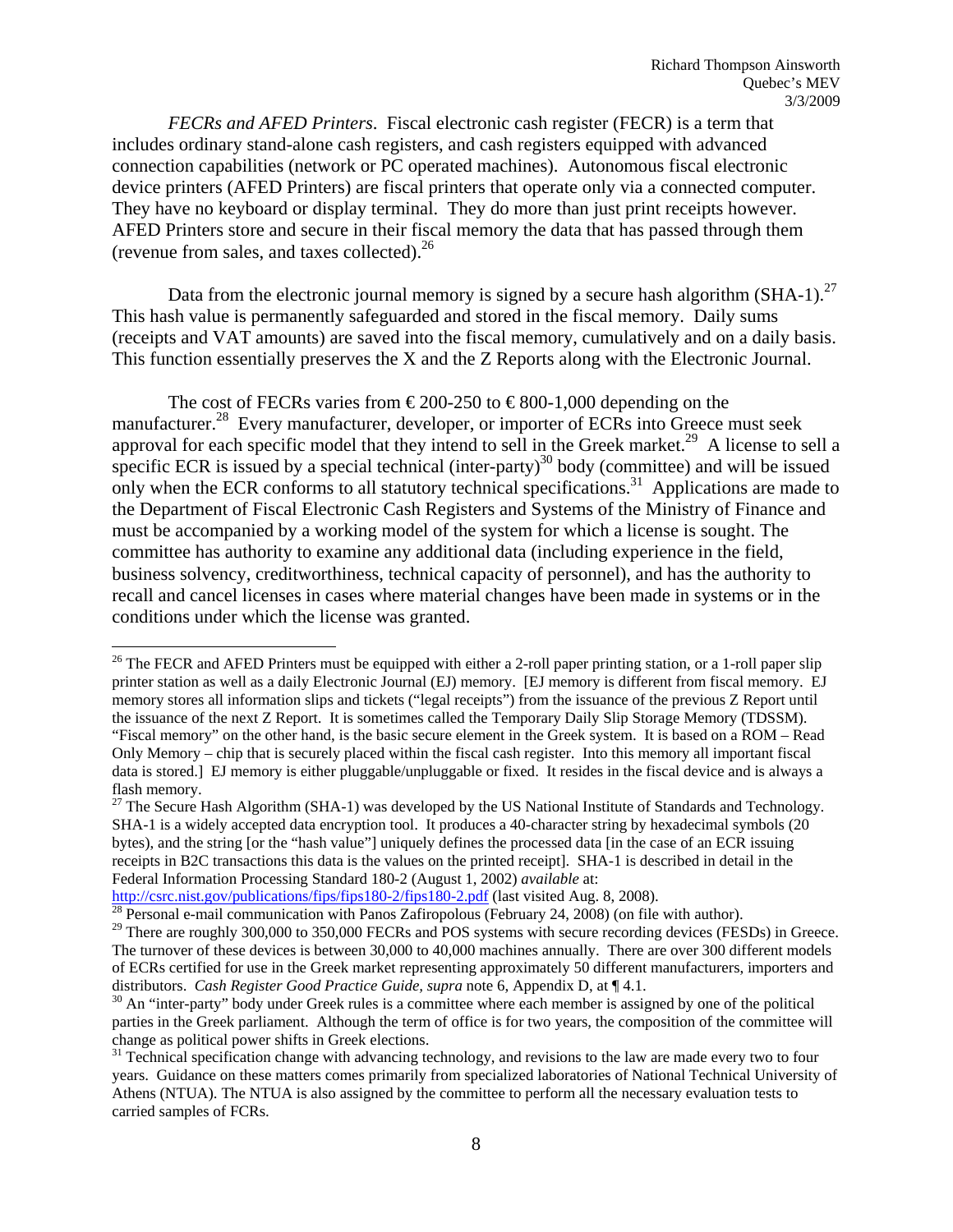Once a model has successfully passed all tests, the committee issues and gives to the interested company a unique license number for the specific model. The license number is recorded by the National Wide Information Center of the Ministry of Finance and is printed on each receipt ("legal receipt") issued in each retail transaction. In addition, this number is required to be placed on a label that is visibly fixed to each machine. As a result, the certification of a specific ECR can be checked both through a visual inspection of the machine and by matching the license number on a machine with a given receipt.

*FESDs*. Under Greek rules a business owner can choose to use either a FECR (an ordinary, inexpensive certified cash register), or a fiscal electronic signing device (FESD). If an FESD is selected it probably means that the owner has capabilities, technology skills or a budget allocation that would allow the use of a sophisticated computer system.

FESDs are designed for B2B applications. They are used primarily to e-sign invoices, but can be used for any tax document including a final retail receipt. FESDs are connected to an entrepreneur's computer system via a dedicated port (RS-232; Ethernet RJ-45; USB). A driver must be installed to allow the computer system to interface with the FESD. Essentially, the FESD functions as a virtual printer allowing the entrepreneur's back office software (ERP system or accounting software package) to function normally. However, every tax document required to be signed is diverted through the interface to the FESD where a signature is created (the SHA-1 algorithm is applied) and a hash value is transmitted to (and printed on) each document. The whole-day hash value is permanently saved in the FESD's fiscal memory.<sup>32</sup> This preserves all data on the document in detail.<sup>33</sup>

Presently the cost of an FESD is between  $\epsilon$ 450 and  $\epsilon$ 650. Thus, a FESD alone can cost more than a FECR, and for this reason smaller businesses do not normally use FESDs to issue legal receipts.34 Economies of scale also come into the picture because a single FESD can support many cash registers linked on a network. It can be installed remotely (even in another city), and need not be directly connected to the point of sale terminal.

An FESD owner is obligated to preserve signed documents and to store them on a safe digital medium (optical or magnetic). Thus, auditors can check the integrity of these files by running the same algorithm (SHA-1) and comparing the new hash value against the existing ones secured within the FESD's fiscal memory.

*How FECRs with AFED Printers and FESDs defeat Zappers and Phantom-ware*. Because FECRs are certified for compliance with all technical specifications set out in Greek law  $-$  a law that is supported and updated regularly by the research laboratories of the NTUA  $-$  it is a very simple matter to determine if a specific ECR has been tampered with.

 $32$  From a hardware and a security perspective, there is very little difference between an AEFD Printer (with an electronic journal) and a FESD.

<sup>&</sup>lt;sup>33</sup> Personal e-mail communication from Panos Zafiropoulos at item D (February 24, 2008) (on file with author).

<sup>&</sup>lt;sup>34</sup> In an effort to mitigate the cost of FESDs the tax law allows owners to depreciate FESDs as fixed assets over three years. There is also a government loan program to assist in the purchase of all FEDs (FCRs; AEFD Printers; FESDs). The interest on these loans is subsidized at 3%.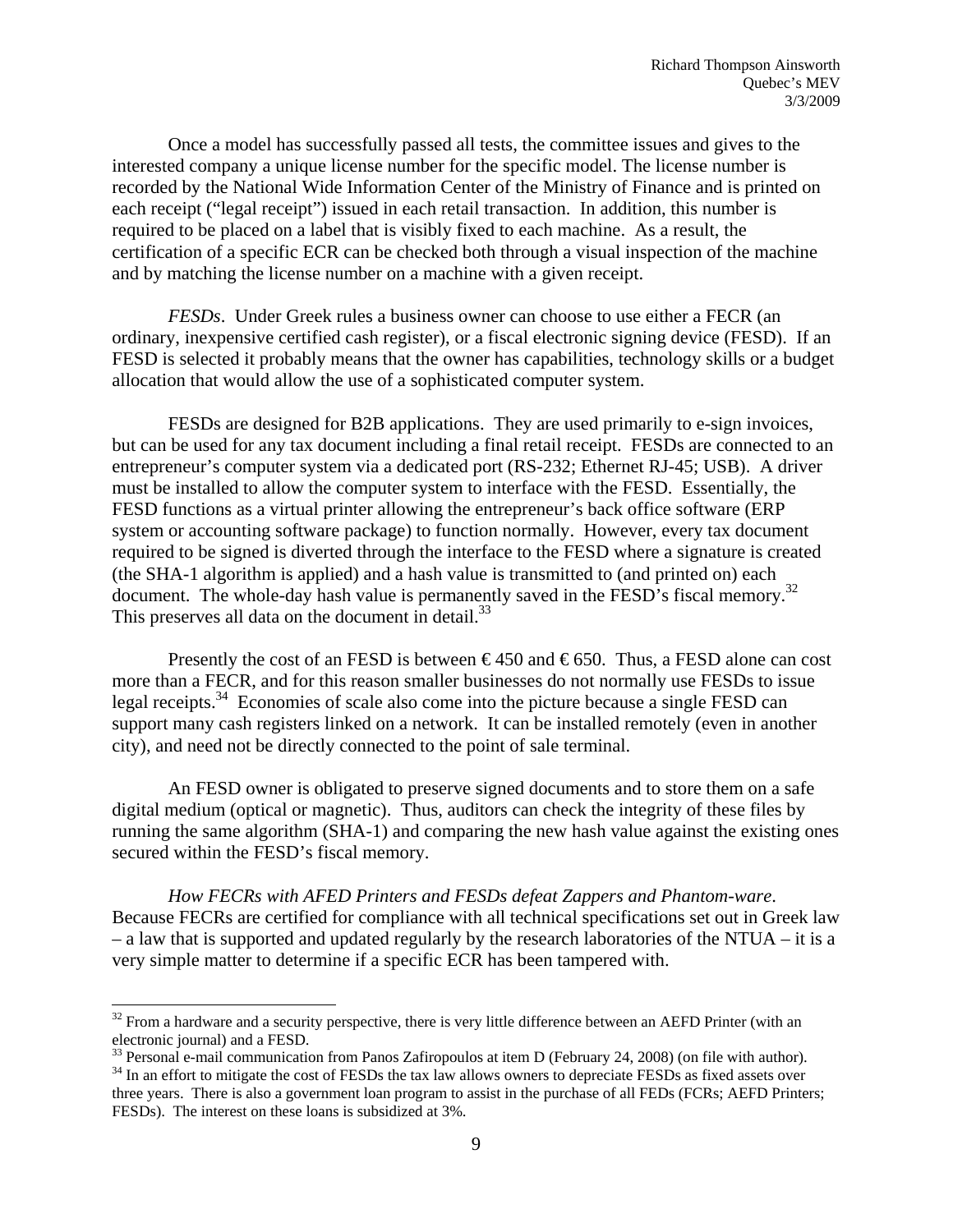Factory-installed phantom-ware must be removed before certification. If a self-help version of phantom-ware<sup>35</sup> is on the ECR it will either be blocked or, or there will be a record of the manipulation so that its impact on revenues will be neutralized. Only true data from real transactions will be preserved and SHA-1 encrypted in the fiscal memory. Use of an add-on zapper will be a violation of the licensing regulations. It will be detected in the same manner as self-help phantom-ware. Severe penalties apply, but detection does require an audit.

Through the certification process the Ministry of Finance preserves a copy of all approved firmware. It is a simple matter to calculate a checksum value  $(CRC-32^{36})$  or SHA-1) for the object code of the firmware. Any auditor can then read the contents of the program memory of a certified ECR and determine if changes have been made in the firmware (through phantom-ware or zappers) by comparing his reading with that of the file kept in the Ministry of Finance.

FESDs accomplish the same result as FECRs. Neither phantom-ware applications nor zapper installations are effective when an FESD is installed. The FESD will sign each document and preserve an encrypted trace in the fiscal memory of the device. Deletion or manipulation of the records associated with cash receipts is no longer possible without detection.

Thus, if a Greek vendor produces a pro-forma receipt though an ECR the details of the pro-forma receipt will be recorded in the Electronic Journal. If the ECR is a FECR this data enters the Electronic Journal, and if the AFED Printer is set up to capture this data it will be preserved in the fiscal memory and signed with a secure hash algorithm (SHA-1). Thus, it will be possible to identify enterprises that routinely offered customers lower prices in exchange for voiding the pro-forma invoice at step (2). This would not be possible with FESDs. FESDs are virtual printers, and if data is not being sent to a printer an FESD would have no need to e-sign it.

Both of the Greek solutions are very effective at step (5) enforcement. If a receipt is printed both the FECR with an AFED Printer solution, as well as the FESD solution will assure tax authorities that the tax collected on cash transactions have been recorded. It is important to note however, that all of these efforts are directed only at accurate record retention. Returns must still be prepared and filed, payments remitted for the taxes due or collected, and the revenue authority still needs to audit to insure compliance. Admittedly, this audit should be easier, but it is still needed.

#### QUEBEC – MEVs

l

a certain space, commonly a 32-bit integer. The term CRC is often used to denote either the function or the function's output. A CRC can be used as a checksum to detect alteration of data during transmission or storage. CRCs are popular because they are simple to implement in binary hardware, are easy to analyze mathematically, and are particularly good at detecting common errors caused by noise in transmission channels. The CRC was invented by W. Wesley Peterson. W. Wesley Peterson & D. T. Brown, *Cyclic Codes for Error Detection,* 49 PROCEEDINGS INST. RADIO ENGINEERS 228 (Jan. 1961).

<sup>35</sup>For a discussion of self-help phantom-ware see: Richard T. Ainsworth, *Zappers and Phantomware: The Need for Fraud Prevention Technology, supra* note 5.<br><sup>36</sup> CRC-32, or cycle redundancy check, takes as input a data stream of any length, and produces as output a value of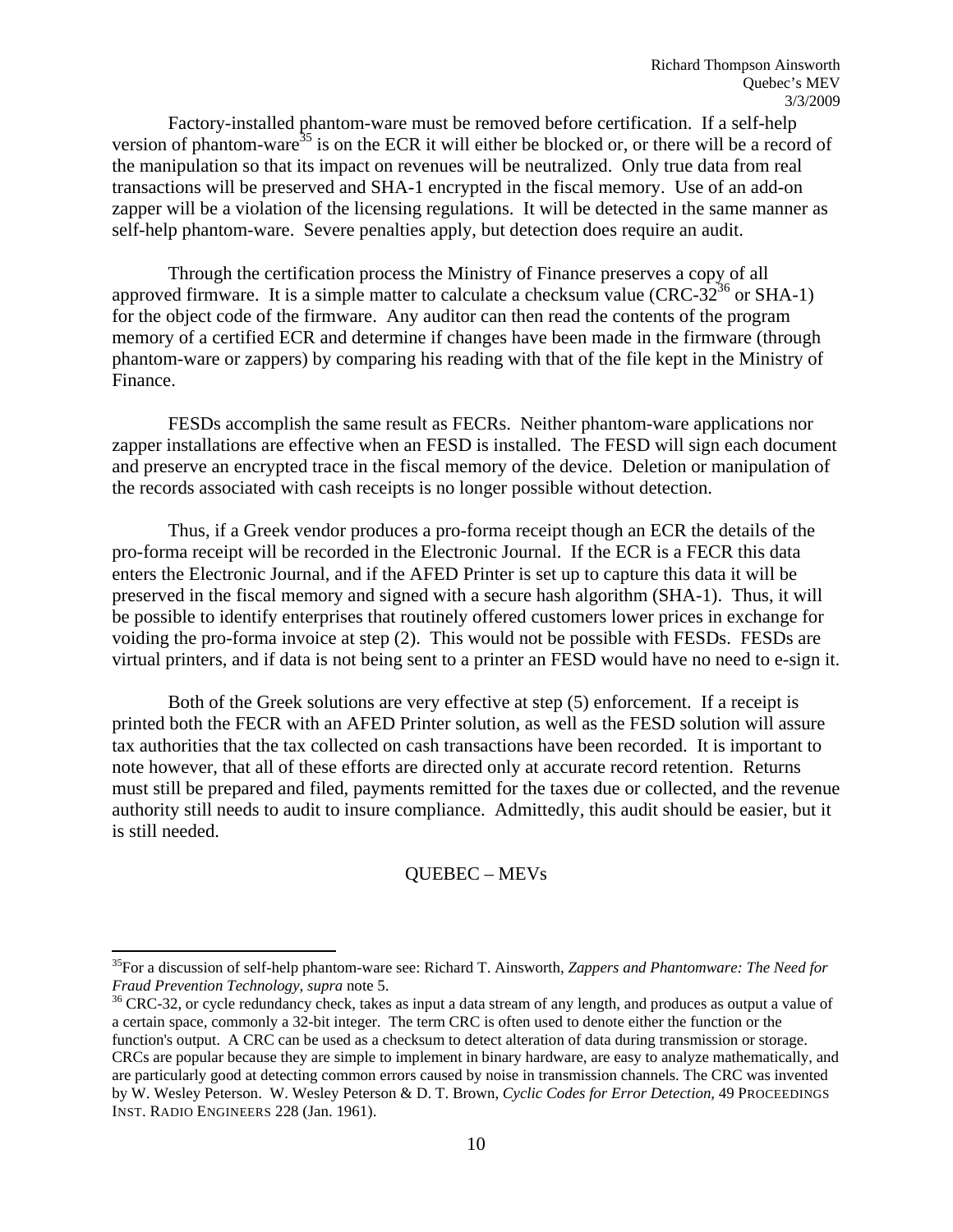Quebec is responding to sales suppression fraud much like Greece has responded, but on a much more limited scale. The problem identified in Quebec is the widespread use of zappers and phantom-ware in the restaurant sector.<sup>37</sup>

Compared to the Greek situation, the Quebec solution (set to be fully rolled out between 2010 and 2011) is limited in two respects: (a) its scope is limited to the restaurant sector, and (b) its range is limited to an FESD-like solution. Quebec has specifically rejected the "FECR with an AFED Printer" type of solution.<sup>38</sup> Like Greece, Quebec approaches the sales suppression problem from an adequacy of business records perspective. But also like the principles-based jurisdictions (the UK and the Netherlands) Quebec supplements technology solutions with very aggressive traditional audits.

The first major legislative response to zappers in Quebec came in June 2000 when bookkeeping and record keeping requirements were enacted specifying that electronically stored data, together with the means to read that data formed part of a Quebec business' regular bookkeeping obligations.<sup>39</sup> Because zappers make digital records unreliable it was then easy to specifically prohibit the design, manufacture, installation, sale or lease of zappers in the Province.<sup>40</sup> The last step was a presumption of use rule. It states that whenever the MRQ finds a zapper it is allowed to presume that the zapper was used to suppress sales.<sup>41</sup>

The business records that Quebec was primarily concerned about were the Z and X Reports, the Electronic Journal, as well as all of the digital supporting files that were kept in an ECR or POS system. These are the records that reside within an ECR at step (5). They are presumed accurate because these records are the basis of the data sent to the printer to produce the customer's receipt.

This brings Quebec to the place that all fiscal till jurisdictions end up – the legislatively defined "legal receipt."<sup>42</sup> The legal receipt is the central enforcement document in all fiscal till jurisdictions. Quebec is no exception as it mandates that all *restaurant sales* be accompanied by a receipt, and then further specifies that this receipt must pass through the *module d'enregistrement des vent* (MEV) where it is e-signed.

 $37$  Quebec performed two empirical studies of the zapper problem. The first was conducted soon after the June 2000 legislative reforms came into effect. It was a "bookkeeping and records" audit conducted on 70 enterprises. It uncovered 41 zappers. Soon thereafter the second, more scientific, study (TAX EVASION IN QUEBEC: SOURCES AND EXTENT) was conducted referenced *supra* note 35. The use of statistical sampling techniques made this second study more accurate and authoritative. Personal e-mail communication from Dave Bergeron (June 6, 2008) (on file with author).

<sup>&</sup>lt;sup>38</sup> The alternative of certifying ECRs and mandating the use of a device similar to an AFED Printer was considered and expressly rejected for cost reasons. Personal e-mail communication from Dave Bergeron (Nov. 18, 2008) (on file with author).

<sup>&</sup>lt;sup>39</sup>Act Respecting the Ministry of Revenue, R.S.Q., c. M-31, § 34 & 35 (Quebec).<br><sup>40</sup>Act Respecting the Ministry of Revenue, R.S.Q., c. M-31, § 34.2 (Quebec).

<sup>&</sup>lt;sup>41</sup> Act Respecting the Ministry of Revenue, R.S.Q., c. M-31, § 34.1 (Quebec).<br><sup>42</sup> Requirement for "legal receipts" can be fiscal till jurisdictions like found in Hungary, Greece Finland, Portugal, Denmark, and Latvia. *See supra* note 6, *Cash Register Good Practice Guide*, Appendix A at ¶¶ 1.3.1.1-1.3.1.5 & D at 3.2.1 & 4.2.6.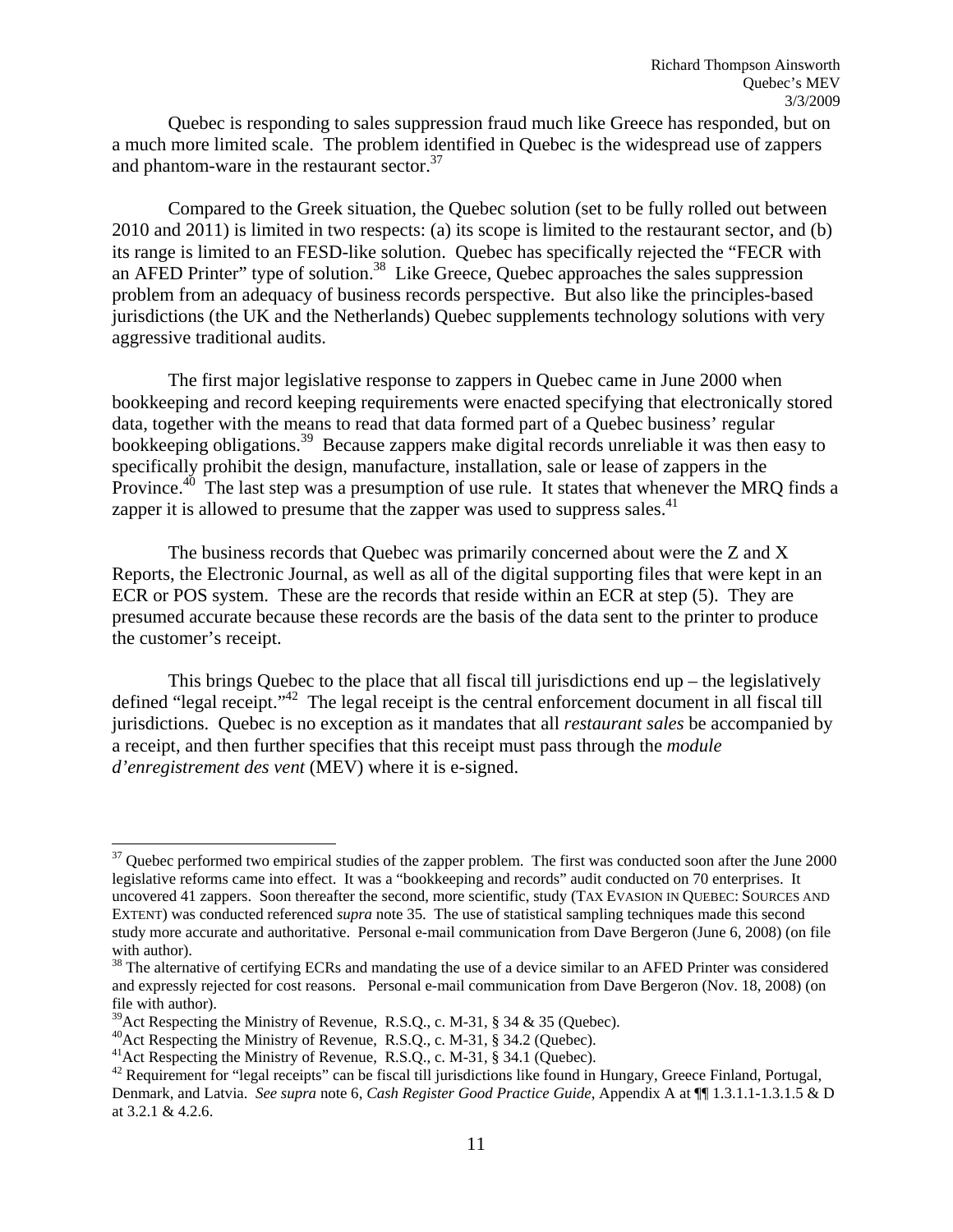Penalties for not issuing a legal receipt are serious. The 2006-2007 Budget for Quebec summarized the penalties as follows:

Restaurant operators who fail to remit an invoice to a customer will incur a penalty of \$100 as a result of this omission and will commit an offence for which they will be liable to a fine of no less than \$300 and no more than \$5,000. For a second offence committed within five years, the fine will be no less than \$1,000 and no more than \$10,000, and for any subsequent offence within that period, no less than \$5,000 and no more than  $$50,000$ .<sup>43</sup>

The legal receipt can be a very effective tool against skimming by collusion with the customer – step (2) skimming. If an establishment conspires with its customers to charge a lesser amount in exchange for engaging in cash transactions unaccompanied by a formal receipt, then the restaurant operator is in violation of the legal receipt rule. If surveillance detects the fraud, penalties will apply.

Revenue Quebec unveiled its plans for the MEV pilot project (scheduled to begin in late 2009) in January 2008. Participating restaurants must install the MEV microcomputer between their ECR or POS system and receipt printer.<sup>44</sup> The MEV will receive data from specified transactions (the drafting of guest checks, register receipts, or credit notes). From the extracted data the MEV will produce an encrypted numerical signature, and transmit it to the printer where it will be printed on the receipt from which it was derived. Both the e-signature and the recorded data will be preserved within the fiscal memory of the MEV for seven years.<sup>45</sup> Restaurants will be required to submit sales summaries, generated by the MEV, when they submit their tax declarations.

Revenue Quebec believes that the MEV will:

- permit restaurant patron to verify that the taxes they pay are properly recorded and assure them that these funds will be remitted to the State;
- facilitate the intervention of Revenue Quebec in cases where a receipt is not issued or recorded [step (2) skimming] or where attempts are made with zappers or phantomware to manipulate the data on the receipt [step  $(7)$  skimming];
- allow Revenue Quebec to easily verify whether or not a specific receipt has been recorded;
- preserve sales data for the statutorily required period;
- make the data-content of ECRs more uniform and easier to audit;
- allow Revenue Quebec to quickly identify cases where sales have not been declared.46

A critical difference between the Greek and the Quebec approaches is that under the Greek system, it is not necessary to have multiple FESDs in an establishment that networks

l  $^{43}$  Finance Quebec, 2006-2007 Budget: Additional Information on the Budgetary Measures 144-45 (Mar. 2006).

<sup>44</sup> After the pilot project has ended, implementation of the device in all restaurants will take place gradually during 2010 and 2011.

<sup>45</sup> Revenue Quebec, *Tax Evasion in Quebec* (powerpoint)*, supra* note 2 at slides 6-8. 46 *Id*. at slide 12.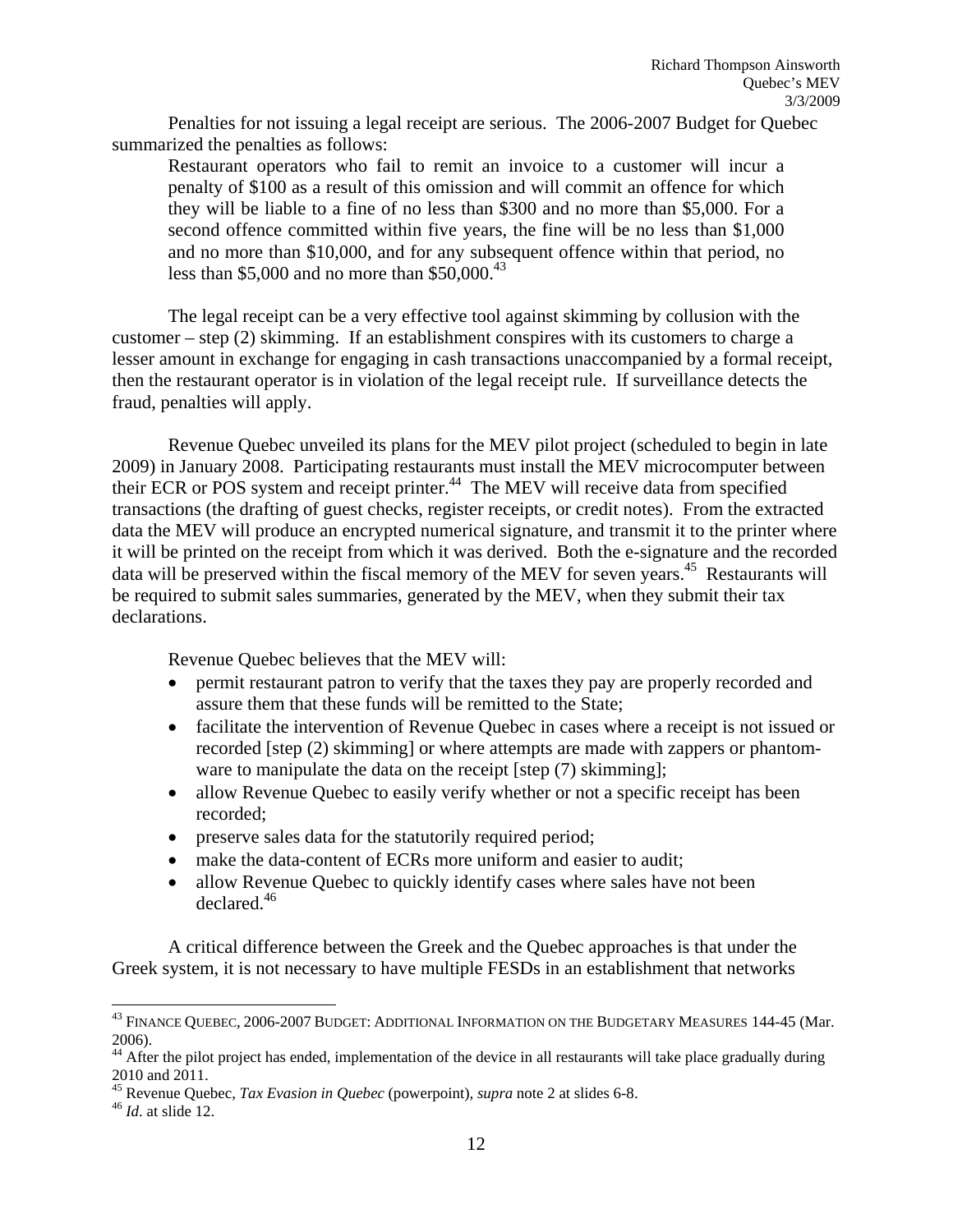multiple ECRs – a grocery store or a large restaurant, for example. Although a single MEV might have been used in a similar manner, to e-sign receipts for multiple ECRs, this was deemed to be a security risk by Quebec authorities. Thus, an MEV has a one-to-one relationship with an ECR and a receipt printer.<sup>47</sup> This difference has a significant financial impact when the estimated \$650 cost of each MEV is factored into the equation.

Nevertheless, the Quebec government has promised to provide the necessary number of MEVs to restaurants at no cost. The cost to the Quebec Treasury for the whole program is estimated to be \$55 million.<sup>48</sup> There is no discussion in Quebec about extending MEV applications outside the restaurant sector, even though automated sales suppression technology is not confined to restaurant fraud.<sup>49</sup> It also appears that very small restaurants may not be required to use  $MEVs$ .<sup>50</sup>

MEVs however are not the end of the story. Quebec's view is that MEVs will not eliminate the need for traditional audit enforcement rather the MEV will supplement or extend the traditional audit.<sup>51</sup> MEVs will integrate into traditional audit strategies in three ways: they will be the basis for pre-audit investigation; they will allow rapid, digitally-efficient confirmation of compliance with business record requirements; they will bring efficiencies to formal audits by standardizing record formats.

With respect to the first item, after the March 23, 2006 Budget Speech Revenue Quebec accelerated the use of (non-audit) inspection teams.<sup>52</sup> These inspectors are charged with making unannounced visits of restaurants to inspect books and records and to take back-up copies of ECR and POS programs searching for zappers and other frauds. These teams are comprised of an auditor and a computer specialist. With MEVs these inspectors will be able to more quickly identify the irregularities that would warrant transferring a case for formal audit or criminal investigation. $53$ 

there are no infamous fraud cases regarding cash registers being used so far.

<sup>&</sup>lt;sup>47</sup> *Id.* at slide 7 (showing one MEV connected to either a single ECR or a POS system is ambiguous in this regard and does not does not reflect this one-to-one relationship). Personal conversation with Dave Bergeron, August 11, 2008 clarified this issue.

<sup>48</sup> Caroline Rodgers, *Québec va de l'avant pour stopper la fraude fiscale*, HOTELS, RESTAURANTS & INSTITUTIONS (Feb. 12, 2008) *available at :* http://www.hrimag.com/spip.php?article2771 (in French only, translations with author).

 $49$  For example, zappers have been found in grocery stores in the US and the Netherlands; clothing establishments in Australia; hairdressers in France.

<sup>50</sup> FINANCE QUEBEC, 2006-2007 BUDGET: ADDITIONAL INFORMATION ON THE BUDGETARY MEASURES 144-45 (Mar. 2006) (indicating that the obligation of a restaurant to use MEVs will be dependent whether or not it will be obligated to remit a receipt to a customs, and that requirement is not expected to be universal, but instead one which is defined and limited by regulation).

<sup>&</sup>lt;sup>51</sup>Panos Zafiropoulos, who represents the Greek revenue authority on the Fiscalis Committee's Cash Register Project Group responded to questions about Greek litigation on zappers as follows:

Because of the very strict and quite detailed technical specifications that exist in Greek legislation,

Personal e-mail communication (May 10, 2008) on file with author.

<sup>52</sup> Quebec v. Pare 2004 PTC-QC-83 (October 24, 2004) (concerning the use of warrants by inspection teams of the MRQ searching for zappers within the Squirrel computerized cash register system that the defendant held exclusive distribution rights to even though the inspection did not rise to the level of a formal audit).

<sup>53</sup> Richard T. Ainsworth & Dave Bergeron, *Zappers: Automated Sales Suppression*, 11 New York Prosecutor's Training Institute, Syracuse, NY (July 31, 2008) (power point presentation, on file with author).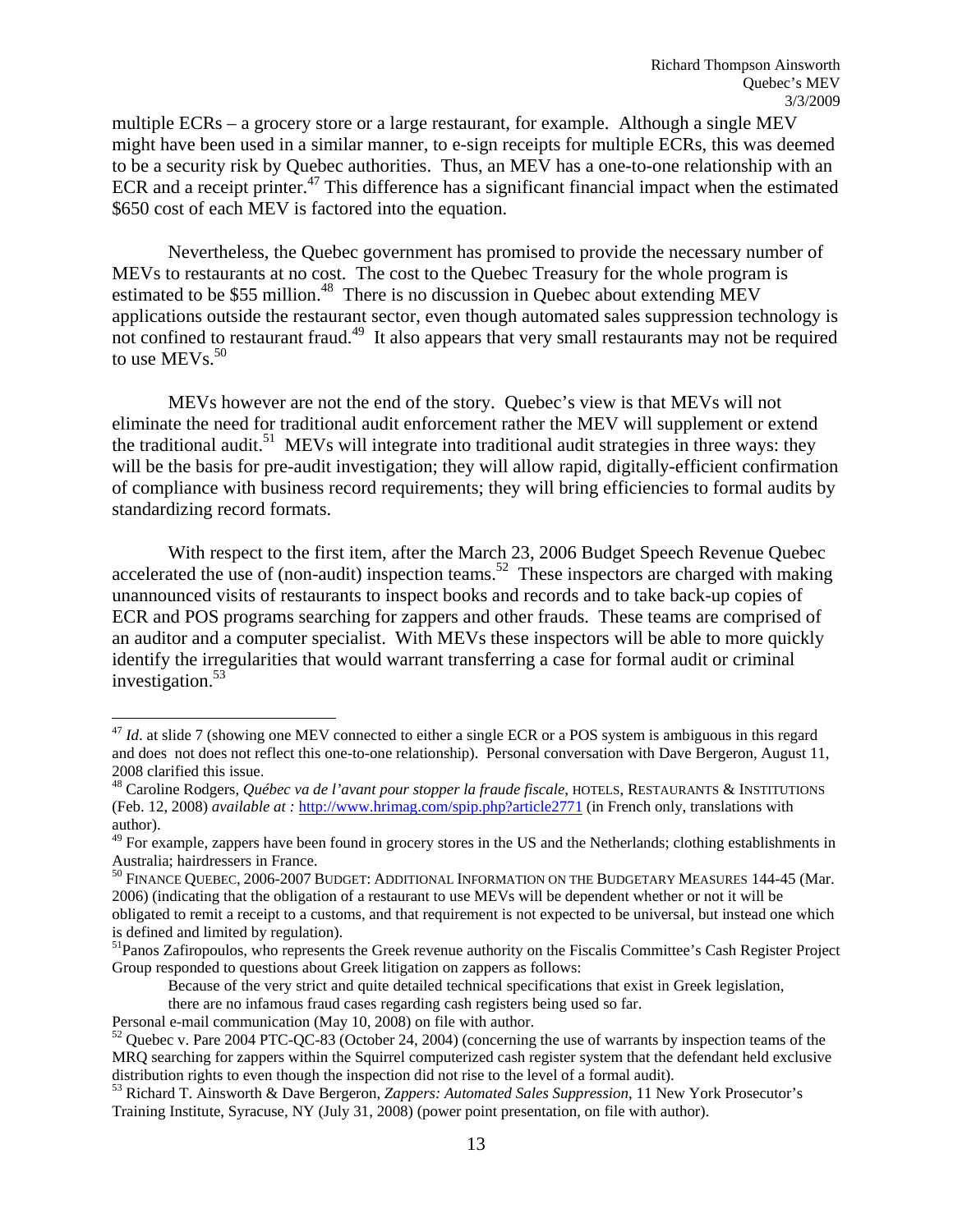Secondly, the e-signature envisioned for the MEV is not the same as the alpha-numeric SHA-1 hash value that is printed on the legal receipt in Greece.<sup>54</sup> The MEV prints a bar code which can be read by a pocket computer through an integrated optical scanner. The bar code will immediately verify that a receipt is a "legal receipt," that has been issued by a government-issued MEV, and that both income and consumption tax amounts have been properly recorded in the firm's business records.<sup>55</sup>

Thirdly, the MEV will make traditional audits more efficient by standardizing the data flows from ECRs and POS systems in use throughout the Province. It will no longer be necessary to have sub-specialist in particular ECRs available to assist MRQ auditors, because the MEV will standardize the data that an auditor will need to download on to a laptop computer to perform an audit.<sup>56</sup>

#### GERMANY

#### EMBEDDING SMART CARDS IN ECRs

The German Working Group on Cash Registers, comprised of the highest-tier central and regional tax authorities, has been examining automated sales suppression (both phantom-ware and zapper applications) in use in the country. An Interim Report has been released.<sup>57</sup> The problem is deemed to be serious, and a technological solution is entering the final stages of testing.

The German solution involves encrypting critical data from the ECR on smart cards securely embedded in ECRs. The German National Metrology Institute (PTB: Physikalisch-Technische Bundesanstalt) is the home of the INSIKA project (Integrierte Sicherheitslösung für Kassensysteme – Integrated Security Solutions for Cash Registers). INSIKA began work on prototypes of the solution in 2008.

Papers on encryption<sup>58</sup> by Dr. Norbert Zisky of the PTB convinced the German Working Group that encryption techniques had been sufficiently tested in secure communication settings with measuring instruments<sup>59</sup> that they could form the basis of a solution to zappers.

l <sup>54</sup> For example, in a presentation by Panos Zafiropoulos at the November 2007 EU Fiscalis Exchange Program, *Safeguarding Electronic Tax Data: Data Locking, 'Fiscal' Electronic Signing Devices*, 7 the following signature string, representative of the e-signing script that would be found on a receipt issued by a Greek FESD is the following string: D5A63F82962AB37886F975820883A76415DB614E 0459 00083592 0410030925 EZI03013095.<br><sup>55</sup> Revenue Quebec, *Tax Evasion in Quebec* (powerpoint), *supra* note 2 at slide 12.

<sup>&</sup>lt;sup>56</sup> *Id.*, at 5 & 12.<br><sup>57</sup> Working Group on Cash Registers: Interim Report (Mar. 16, 2005) (Ger.) (on file with author).<br><sup>58</sup> Norbert Zisky, *Manipulation Protection – Electronic Cash Registers and POS Systems, German Fe* Standards Laboratory, Brunswick & Berlin (May 2005) (unpublished draft on file with author); Norbert Zisky, *Manipulationsschutz elektronischer Registrierkassen und Kassensysteme* German Federal Standards Laboratory, Brunswick & Berlin (Mar. 15, 2004) (Ger.) (unpublished draft on file with author). Since this early paper there have been a few modification to Professor Zisky's proposal. The critical changes include:

<sup>1.</sup> The signature device (smart cards) distributed by the tax authorities will be personalized to the tax payer not to the cash register (cash box);

<sup>2.</sup> The signature device will have a set of dedicated sum storages which will be controlled by the signature device itself. It [will] generate the relevant data from the set of data to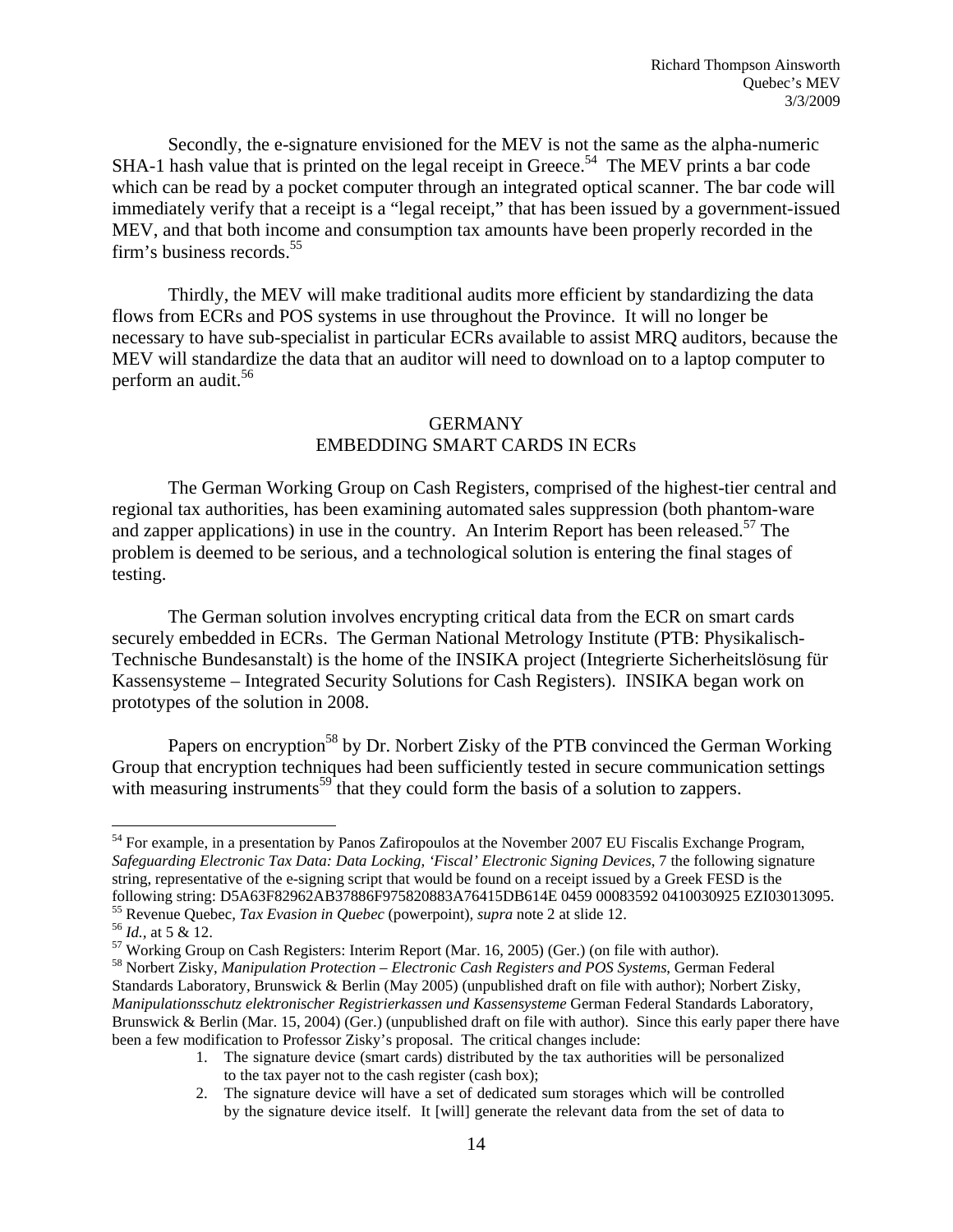The INSIKA project was charged with completing the technical specifications for a signature smart card by the summer of 2008.<sup>60</sup> Included with the technical specifications for the signature smart card will be a determination of the data structures and formats, communication protocols and security analysis for the system.<sup>61</sup>

Based on the recommendations of the Working Group, Vectron Systems AG developed (and is currently demonstrating) a privately developed prototype of the German solution. Under the Vectron prototype, every record holding of sales data (or any other activity performed on a cash register) is secured through an encrypted hash total of the main data elements in the ECR. A secure electronic signature is issued for this data based on Public Key Infrastructure (PKI).

The essence of the German solution revolves around cryptography and smart card access to cryptographic data preserved within the cash register or POS system. If the revenue authority audits it can access the records of the cash register with a "key" to read the data and determine if there has been tampering. Dr. Zisky indicates:

The fiscally relevant data records can be examined both locally and after their transmission over various communication channels, [processes will be] fully automatic with respect to their integrity and authenticity. For the electronic signature of the revenue office's special smart cards are used, which are integrated into the POS systems….

be signed. In the [case where there may be] a loss of signed data the tax authorities [will bel able to read the stored data from the smart card. The sum storages [are required] to read out periodically and [are required] to be stored after signing.

3. The receipts [must] contain all relevant data for the verification of the transaction (including the signature). These [receipts will be] exactly the same [as those] in the memory (from the point of view of data modeling). With the help of [the memory record] you are able to validate each receipt. Falsification of receipts [is] not possible. But there is a little problem [currently]: If you have the paper receipt you [will need] to type in every character into your computer by hand (or you may use a scanner). The manual test of receipts without technical support will be the exception, but it [will be] possible.

Norbert Zisky, personal e-mail communication (Feb. 15, 2008) (on file with author).

l

59 Luigi Lo Iacono, Christoph Rulans & Norbert Zisky, *Secure Transfer of Measurement Data in Open Systems*, 28 COMP. STANDARDS & INTERFACES 311 (Jan. 2006); SELMA Project http://www.selma-projekt.de (in German) (last visited Feb. 12, 2008).

<sup>60</sup> At the time of this draft (August 9, 2008) the INSIKA project appears to be schedule, although the time line for publication of the results seems to have been pushed back from this summer to this autumn. Professor Zisky indicates:

With our technical work we [have] made a lot of progress. Important parts of the technical description are nearly finished. Th[ese] documents will be made available for the public in [the] autumn. But the general technical concept will be published earlier.

In autumn the first ECRs will be equipped with the smart card. Our cash register working group has finished the work on the internal, professional concept. This concept contains all needed steps and structures to set up the smart card solution.

As I said one of the most important steps will be the set up of the public key infrastructure. But the earliest date for the inevitable use will be January 1st 2012 or 2013.

Personal e-mail communication with Professor Zisky (July 10, 2008) (on file with author).

<sup>61</sup> Ben B.G.A.M. van der Zwet, *Note: Draft 20080201 – Fiscal Obligations for Cash Registers in the Netherlands* 10 (Feb. 1, 2008) (unpublished draft on file with author).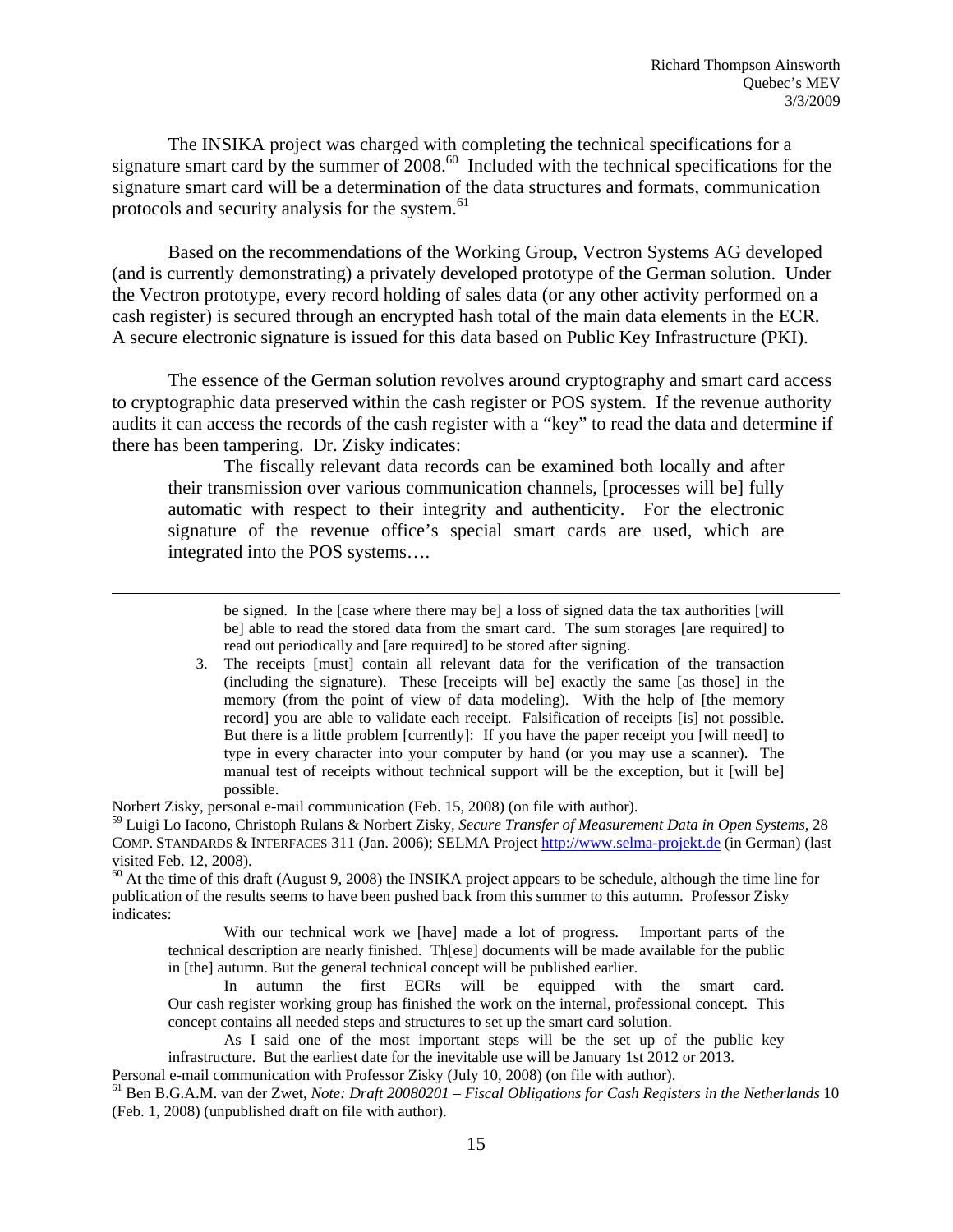The revenue office will provide a smart card with a crypto processor for each cash register. On these revenue office smart cards a cryptographic pair of keys with a secret and public key is produced. The public key is kept for later fiscal examination of the respective data. The certificate for the public key is also stored on the smart card themselves….

In the case of the marking procedure [the encryption procedure] over the data record – it is "signed" when a hash value is formed, which is in turn coded by the secret key of the smart card. The formation of the hash value is a mathematical one-way function, which comprises a single (unique) value from the data set. It is the hash value that seals the data record (an electronic seal). The formation of the signature is used to assign the data record to the cash (involved in the transaction) and/ or the pair of keys. …

For the conclusion of the verification process the two hash values are compared with one another. If these agree the integrity of the registered data record is authenticated.<sup>62</sup>

The German solution is a fiscal till solution, but it is far more flexible and potentially more comprehensive that either the Greek or the Quebec solutions. The German mandate is for all ECRs and POS systems to be fitted with a smart card containing a crypto processor that esigns designated "tax-relevant data." With this device the entire Electronic Journal could be signed on a regular basis, or each transaction open or closed (sale, refund, training session, voided sale, or temporary record) could be designated as a tax relevant and signed whenever entered into the ECR. It would not matter under the German system if no receipt was issued. It would only matter that each item be registered in an ECR or POS system that is fitted with a smart card.

The government could conduct audits remotely, because the German solution is fully digital. A data feed could be taken directly from ECRs, or data could be transmitted through an e-mail attachment. Neither of the Greek solutions can do this. The Quebec MEV does present ECR data in a digital format, and could be used to facilitate remote audits on restaurants, but this expansion of audit capability has been rejected by the MRQ on policy and privacy grounds.<sup>63</sup>

<sup>&</sup>lt;sup>62</sup> Norbert Zisky, *Manipulation Protection, supra* note 58, at  $\P$  5.2 & 5.3.<br><sup>63</sup> Dave Bergeron, personal e-mail communication on the rejection of remote audits performed by linking to taxpayer's MEV (Nov. 20, 2008) (on file with author). It is questionable whether or not the MRQ is dealing with a real privacy concern here, or merely the appearance of an intrusion on a protected privacy interest. There should be little that should be considered confidential in the bulk transmission of itemized business records setting out daily sales of goods or services, provided those sales are *not* further associated with an individual – an unsuspecting customer. It is the retention of a *customer's* personally identifiable information (PII) in business records that is a privacy concern. If not handled properly this may lead to an unpermitted government intrusions into private lives. See: Neil M. Richards & Daniel J. Solove, *Privacy's Other Path: Recovering the Law of Confidentiality*, 96 GEORGE. L. J. 123 (2007) (discussing the origins and different development paths of privacy law in the US and UK – the US with and individualistic understanding and the UK with a relational understanding – and indicating that unpermitted disclosure of PII within business records is central to both). Nevertheless, it is common in the transaction tax context to put protections in place whenever third-party access to tax data is contemplated. For example, section 321 under the Streamlined Sales Tax restricts retention of PII by CSPs performing tax calculations. Streamlined Sales and Use Tax Agreement (adopted November 12, 2002, amended November 19, 2003 and further amended November 16, 2004) *available at* http://www.streamlinedsalestax.org (last visited Feb. 3, 2008).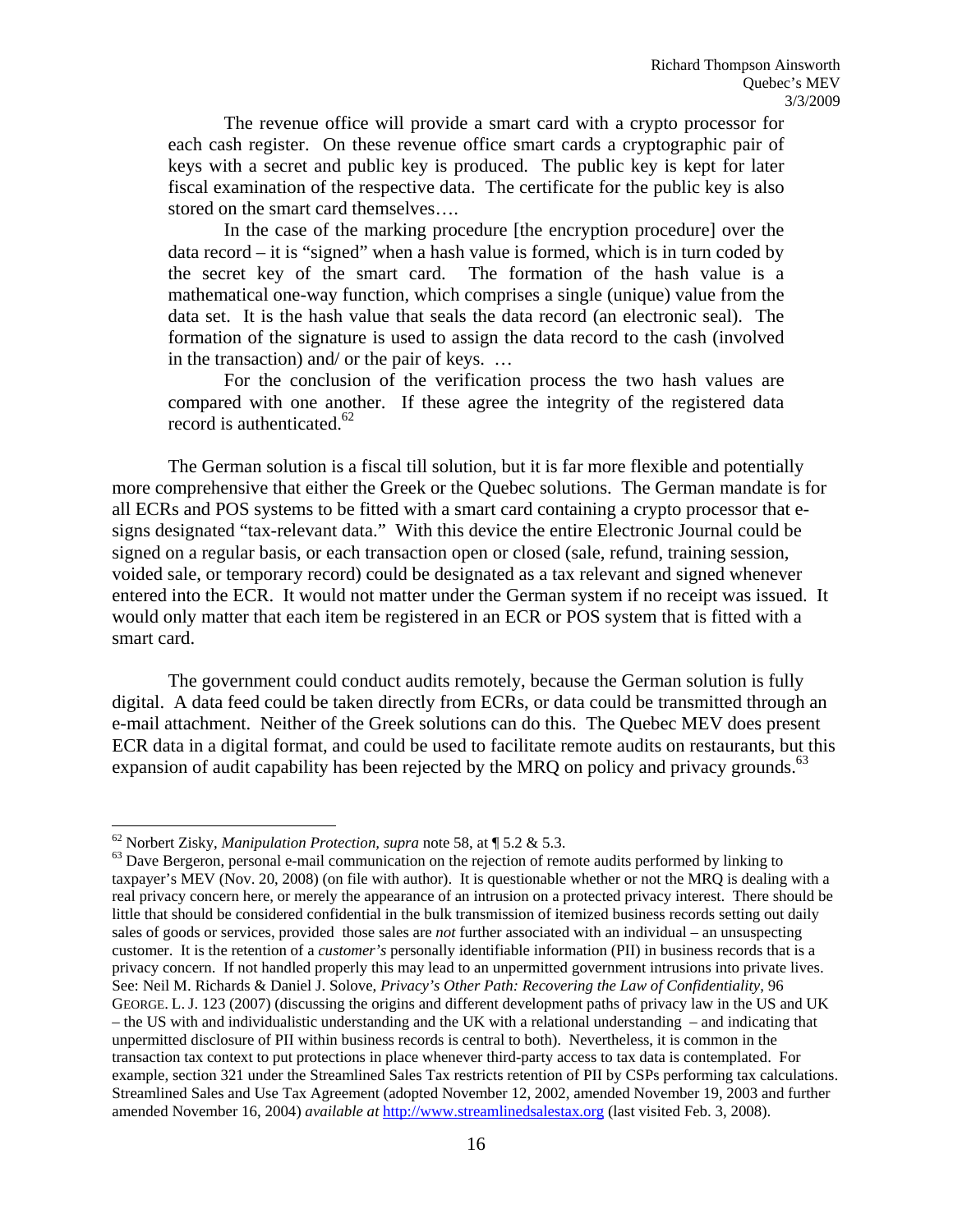The Greek, Quebec and German solutions can also be distinguished based on "per unit" cost of implementation. The German solution is far and away the least expensive. Both Greece and Quebec have responded to the high costs of their solutions. Under the Greek regime the entire cost is born by business, although the government does provide tax breaks (accelerated depreciation) and financial assistance (low interest loans) to assist with hardware purchases. Quebec on the other hand plans to provide the MEV to businesses for free. In this context, one of the key features of the German solution is its low cost. Dr. Zisky indicates:

In … this [German] approach … for the protection of electronic cash registers and POS systems against the manipulation of stored data [t]he large advantage … consists of the reaching of a comparatively high level of protection with only small hardware and software expenditures in the POS system being necessary.<sup>64</sup>

Dr. Zisky estimates an overall cost of 50 euro for the German smart card solution, itemized it as follows:

The additional costs per ECR are the result of cost for the smart card (signature device), approx. 7-8 Euros, and for integration of the smart card to ECR, approx. 20 Euros (including hardware and software). [An] additional 20 Euros I calculate [are needed] for additional common costs (smart card distribution, administrative costs). Government subsid[ies] are not planned. But on the hand of tax authorities some expenditure is needed. Certificate management, test tools, training of the staff of tax authorities [need to be included in a full cost estimate].

The price of smart cards is calculated on the base of more than 100,000 cards because they will be ordered by a central authority.<sup>65</sup>

In fact, Vectron's prototype of the INSIKA smart card solution has an even lower cost estimate. Vectron estimates a "single-unit end-user price of less than 25 euros."<sup>66</sup>

#### COMPREHENSIVE AUDIT: THE NETHERLANDS

All fiscal till jurisdictions rely on audits. All the technology – FECRs, AFED Printers, FESDs, MEVs, or smart cards – does not replace auditing; it only makes the auditing easier. Thus, Quebec announced an increase in the use of inspection teams in tandem with the announcement that MEVs would soon be deployed. The MEV itself is designed with an auditor's eye. It harmonizes data feeds from widely diverse ECRs, and it translates the encrypted signatures on receipts into bar codes so that they can be scanned with hand-held optical readers.

 $64$  Norbert Zisky, *Manipulation Protection*, *supra* note 58, at  $\P$  5.1.

<sup>&</sup>lt;sup>65</sup> Personal e-mail communication, Professor Zisky (February 19, 2008) (on file with author).

<sup>66</sup> Vectron, A.G., Tamper-proof POS Data for Projectgroep Onderzoek Administratieve Software (Oct. 31 2007), *available at* http://www.gbned.nl/downloads/xmllogistiek/poas/20071031%20Vectron.pdf (last visited Feb. 3, 2008).; Norbert Zisky, *Manipulation Protection – Electronic Cash Registers and POS Systems*, German Federal Standards Laboratory, Brunswick & Berlin (May 2005) (unpublished draft on file with author) at ¶ 5.7 (estimating 50 euros); Norbert Zisky, *Manipulationsschutz elektronischer Registrierkassen und Kassensysteme* German Federal Standards Laboratory, Brunswick & Berlin (Mar. 15, 2004) (Ger.) (unpublished draft on file with author).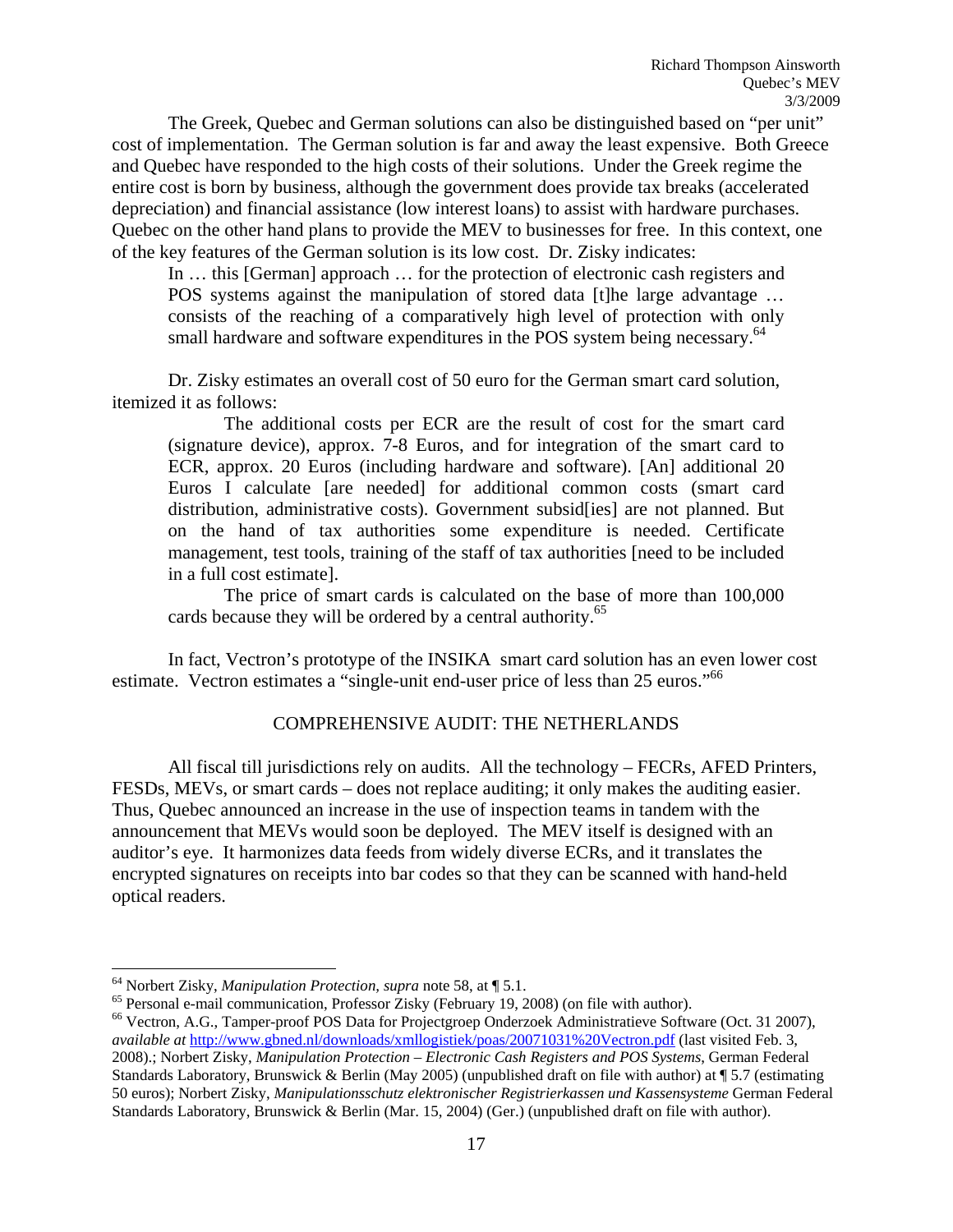The German assessment of the situation is similar to that in Quebec. Germany believes that fraud technology has advanced so far that success with traditional audits is virtually impossible without a secure technological record. The German Federal Audit Office (Bundesrechnungshof or BRH) indicated on November 24, 2003 to the Federal Ministry of Finance that:

*The latest generation of cash registers and cash register systems makes it impossible for tax authorities to detect fraudulent declarations of cash receipts. In these systems, data that have been entered, as well as system-generated register and control data can be secretly tampered with. This leads to a high risk of lost taxes that cannot be overestimated. This situation must change immediately.* …

The analysis reveals that auditors and tax investigators have constantly discovered fraudulent manipulations of cash registers and the data they store. However, such manipulations could only be discovered in older generations of electronic cash registers and cash register systems.

Verification of data has become extremely difficult since the introduction of new cash registers and cash register systems....<sup>67</sup>

Brazil's experience with ECR manipulation reinforces the German and Quebec assessment. Reliance on technology – alone – to block manipulation is not sufficient. No matter how much security is placed over digital records, an audit is necessary. Brazil requires that a "Black Box" be attached to each ECR. The device secures the electronic journal, and can only be accessed by the tax administration. But as the 2008 criminal audit of all the supermarkets in Belém, *Operação Caixa 2* (Operation Second Register), demonstrates fraudsters intent on skimming will find a way to get into the Black Box.68 Similarly in 2007 *Operação Tesouro* (Operation Treasure-hunt) demonstrated that fraudsters have been successful in tampering with the Black Box remotely. This operation, conducted in the State of Bahia, uncovered over threehundred food service establishments that used software to manipulate data *before* it was sent to the Black Box. $69$ 

<sup>69</sup> *Operação Tesouro* (Operation Treasure-hunt) in the State of Bahia involved:

 $^{67}$  BRH comments 2003, No 54, Federal Parliament circular  $15/2020$  at 197-198 (Nov. 24, 2003) (in German, emphasis in original) (original and translation on file with author).

<sup>&</sup>lt;sup>68</sup> "Operação Caixa 2" (Operation Second Register) conducted by the Brazilian Federal Revenue service began on October 1, 2007. In the early stages it involved 50 fiscal auditors, 20 tax analysts and 20 support personnel (police units) operating in 10 teams in the city of Belém. On the first day of the operation five companies (supermarkets) were raided, 175 recording machines were confiscated and 60 were found to have irregularities. In addition 17 suppliers were searched. By the second day 4 more supermarkets were raided in Capanema and 2 more in Bragança were searched. "The fiscal auditor and coordinator of this activity, José Renato Gomes, affirms that yesterday's work is essential for finding out whether this kind of fraud is all coming from Belém, from the corporations supplying the equipment, or if it is being set up and carried out outside the State." Receita Federal fiscaliza supermarcados em Belém (Federal Revenue Service investigates supermarkets in Belém); Receita Federal dá prosseguimento à Operação Caixa 2 (Federal Reserve Gives the Go-ahead to Operation Caixa 2); Operação Caixa 2 divulga balance hoje (Operation "Caixa 2" to release results today) PLANTAO ONLINE EDITION (Oct. 1, 3 &18, 2007) *available at:* http://www.orm.com.br/plantao/comentar.asp?id\_noticia=290720 (in Portuguese – sequence of posting on the Federal government web page) (translations on file with author).

<sup>…</sup> seven businessmen from the bar and restaurant sector, as well as the owners of two information sector businesses, namely Networks and Stella Systems, accused of being responsible for the development of a tax evasion software program…. 28 search warrants … 35 teams … comprised of 264 people, … the civil police, civilian and military police officers, tax auditors, revenue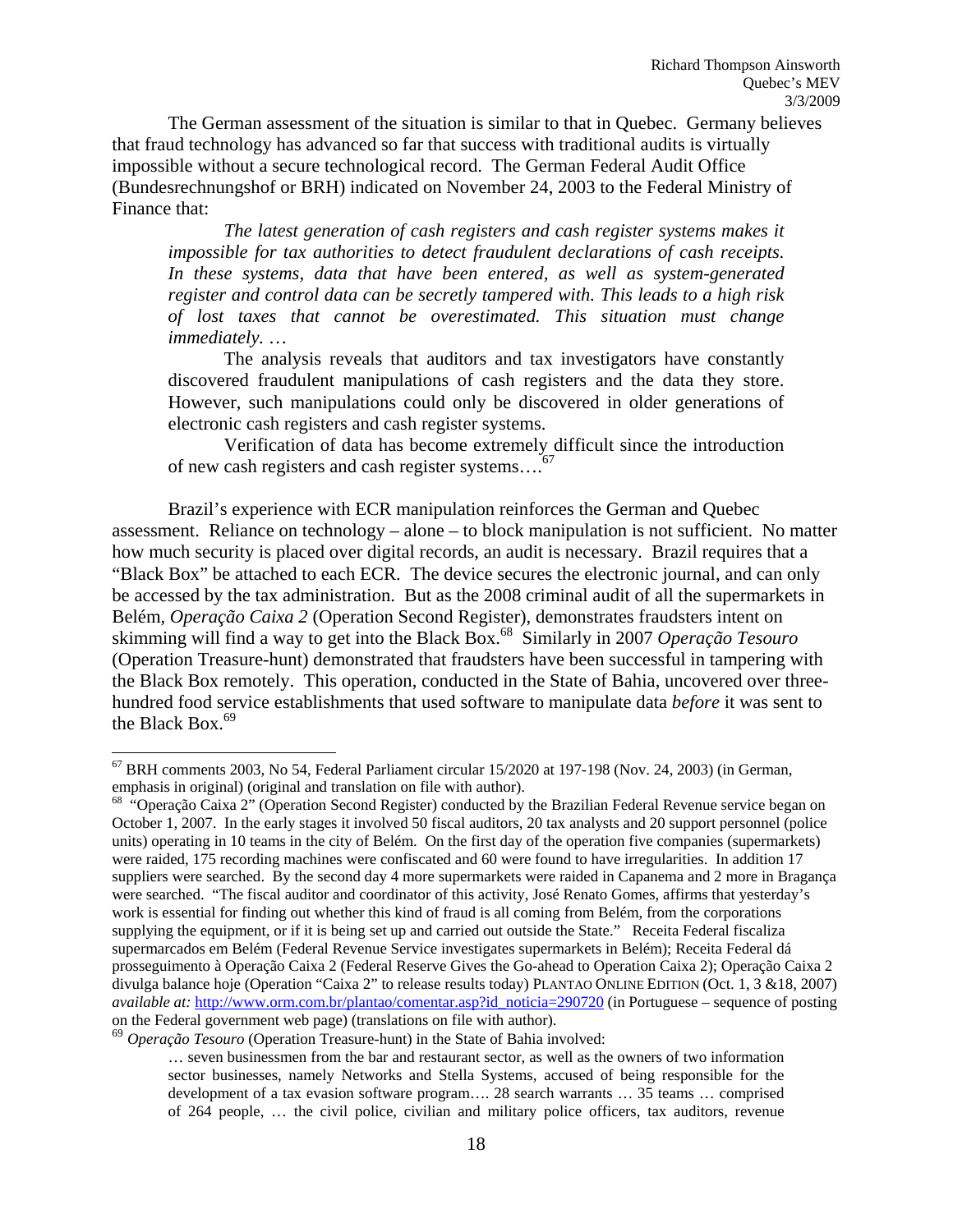However, the Greek experience appears to stand in contrast to the Brazilian as well as in contrast to the German and Quebec assessments. Even though regular audits of FECRs, AFED Printers and FECDs are conducted by Greek authorities, no significant enforcement actions involving ECRs have reached the courts, or can be referenced by tax officials.<sup>70</sup> One might have expected things to be different (in light of the twenty-year certification experience Greece has with ECRs). It is not clear if this is a case of false-confidence in technology, or a case of superior technology, but in light of the Brazilian investigations, the Greek approach needs to be considered carefully.

The Netherlands is at the other extreme. The Dutch are convinced that audits are sufficient. They reject fiscal till technology. The fundamental emphasis in the Netherlands is on detailed, comprehensive, and technologically penetrating audits. Direct government intrusion into the recordkeeping systems of all businesses (encrypting the memory of all ECRs and POS systems) just to catch the fraudsters is avoided at all costs. Following a pure principle-based approach to enforcement, the Netherlands feels it can rely on good business practices and compliant tax payers.

However, Netherlands officials speak about performing "deep audits" – that is, audits that are not focused just on the sales records in the ECR. A "deep audit" considers businesses comprehensively – it looks at income taxes, consumption taxes and employment taxes simultaneously and with heavy stress on the interrelationships among taxes. Ben B.G.A.M. van der Zwet, lead auditor for technology compliance indicates:

The Dutch Tax Authority is convinced that the appropriate approach is to use principle based laws in this area. This method involves maintaining the law by stimulating the compliance of taxpayers. It is premised on a belief that we should be working from a starting point of trust to get compliance, or to provide explanations.

http://www.jornaldamidia.com.br/noticias/2007/10/02/Bahia/Sonegacao\_fiscal\_leva\_sete\_empres.shtml (in Portuguese) (last visited Feb. 17, 2008) (translation on file with author).

Personal e-mail communication (May 10, 2008) on file with author.

agents, prosecuting attorneys and intelligence professionals … According to the technicians involved … between 2005 and 2007 the fraudulent accountancy performed by the "Colibri" [hummingbird] software program permitted the illegal withholding of almost R\$2 million. The number of establishments involved in the scheme may be as high as 300 in the food service sector alone … these businessmen have been withholding nearly 40% of their companies' turnover. … the Colibri software, developed by Networks, is a database program for commercial automation, commonly used by bars, restaurants and luncheonettes. The fraud consists in the use of the program with a certain configuration permitting the deactivation of the Receipt Issuing Device (ECF), and thus keeping the machine from issuing a receipt during payment for sales of products or services.

<sup>?</sup>Thecnological fraud?..Bahia::Fraude:Sonegação Fiscal Leva sete Empresários para a Prisão Terça-feira, (*Technological Fraud? Bahia:: Fraud: Seven Businessmen Imprisoned for Illegal Withholding of Taxes*) JOURNAL DA MIDIA (Oct. 2, 2007) *available at*:

 $70$  The author has been in e-mail correspondence with Panos Zafiropoulos from the Greek revenue authority. Panos responds to an inquiry about Greek legal cases on zapper enforcement actions by noting:

Because of the very strict and quite detailed technical specifications that exist in Greek legislation, there are no infamous fraud cases regarding cash registers being used so far.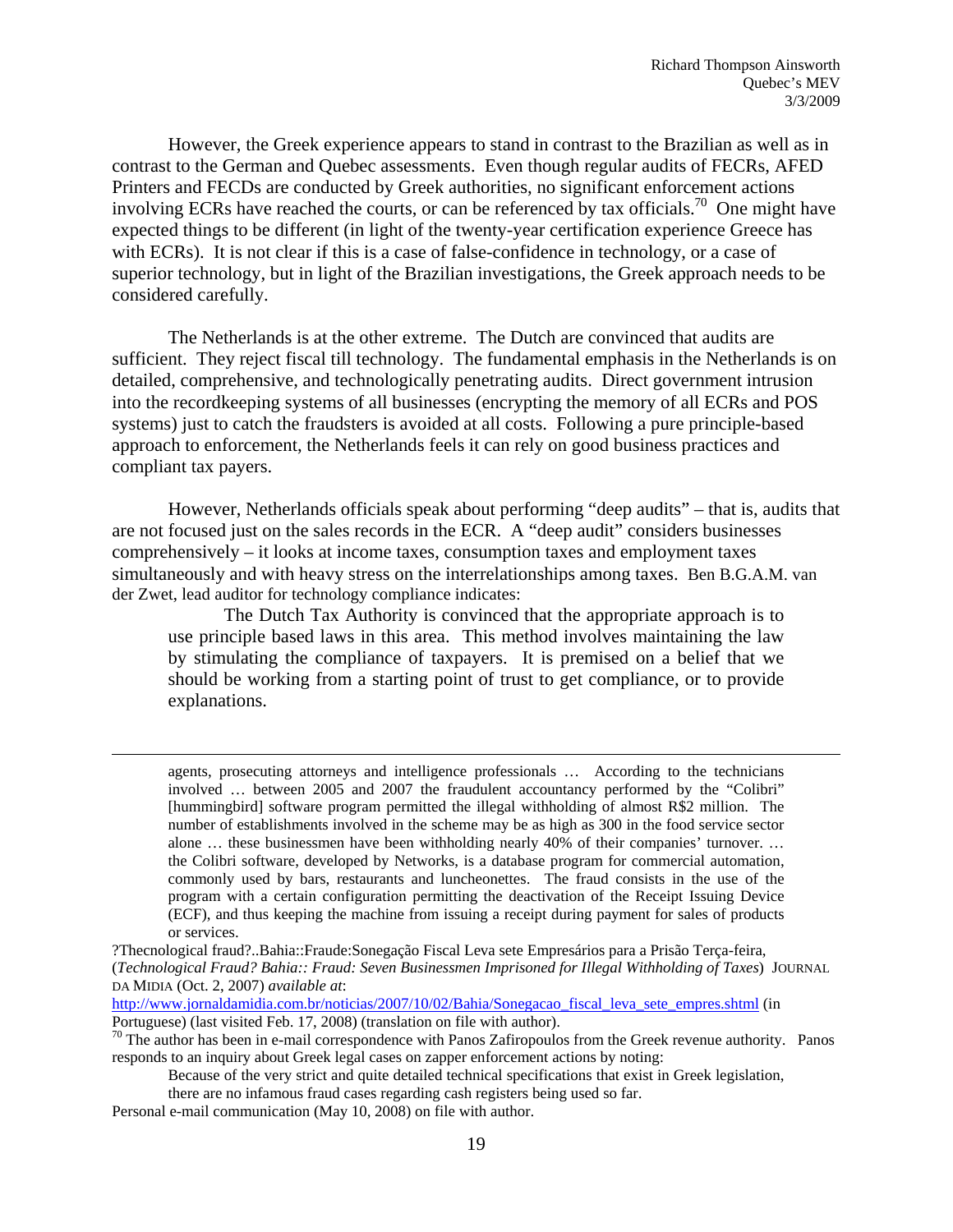With respect to the problem of auditability and the completeness of sales for enterprises with sizable over-the-counter payments, the Dutch Tax Authority has decided to work to improve voluntary compliance.

The Dutch Tax Authority is cooperating with software developers, suppliers and manufacturers of cash registers, branch organizations, and larger companies. $71$ 

 The Netherlands has been successful with this approach. One of the best examples of how a comprehensive multi-tax audit can uncover data manipulations, and how this fraud is derivative of the symbiotic relationship that develops between SMEs and their ECR providers can be seen in the Grand Café Dudok case.72 A *grand café* is a style of café that occupies a single large space welcoming a large amount of foot traffic and a large cash-based clientele, so it is an ideal business for skimming.

Dudok skimmed cash receipts with a primitive zapper and used a portion of the cash to pay employees under the table. The Belastingdienst (Dutch IRS) was suspicious of the low wages reported, and thought that additional (unreported) compensation might be being distributed (under the table).<sup>73</sup> Testimony in the case indicated that on the second day of the payroll audit the managing director of Straight Systems BV visited Dudok where he was approached by the Dudok's owner-manager. Straight Systems  $BV<sup>74</sup>$  supplied the Finishing Touch point-of-sale cash registers that were used by Dudok. The owner-manager explained that he was having difficulty accounting to the Belastingdienst for the wages that were being reported, in part because the auditors were also questioning the turnover that was reported. The numbers did not "seem right" to the auditors, and they were requesting back-up data, something that would lead them to the primitive zapper he was using.

The managing director of Straight Systems explained the existence of a more sophisticated zapper, a "hidden delete" option already embedded in the Finishing Touch cash registers. This was, "… a hidden menu option that, after enabling …, allowed operators of catering establishments to delete cash register receipts from the system."75 After this discussion

<sup>71</sup> Ben B.G.A.M. van der Zwet, *Fiscal Obligations to Cash Registers in the Netherlands* 8 (Draft 20080206) (unpublished manuscript, on file with author).

<sup>72</sup> District Court of Rotterdam, LJN: AX6802 (Jun 2, 2006) *available at*:

http://zoeken.rechtspraak.nl/resultpage.aspx?snelzoeken=true&searchtype=ljn&ljn=AX6802 (in Dutch) (translation on file with author); appealed to the District Court of The Hague where the judgment is upheld LJN: BC5500 (Feb. 29, 2008) *available at*: http://zoeken.rechtspraak.nl (in Dutch) (translation on file with author). 73 LJN: BC5500, at F3. Prior to using the phantom-ware installed on its system Dudok was skimming sales in a very

amateur fashion. The entire sales records of the POS system were deleted and records were reconstructed on x-cell spreadsheets. The examining agents did not trust the spreadsheets and asked for the POS records as a back-up to confirm what they were being shown on the audit. This in turn lead to the conversation with Straight Systems BV where Dudok was informed that they already had phantom-ware that might solve this problem installed in their system. Ben B.G.A.M. van der Zwet, (personal e-mail correspondence May 28, 2008) (on file with author).

Straight Systems BV is a Netherlands company that specializes in single-service ECR systems where all hardware and software are developed "in house." The company web site offers a 24-hour help desk where there is "… one point of contact for all hardware and software for checkout's front office and back office systems." *Available a t:*   $\frac{\text{http://www.straight.nl}}{75}$  LJN: AX6802, at Consideration of the Evidence (Jun 2, 2006) (in Dutch) (translation on file with author). The

case discusses three software programs: Twenty/Twenty; Finishing Touch; Tickview.exe. Twenty/Twenty was a US touch-screen program that did not have a phantom-ware application. Straight Systems BV added the phantom-ware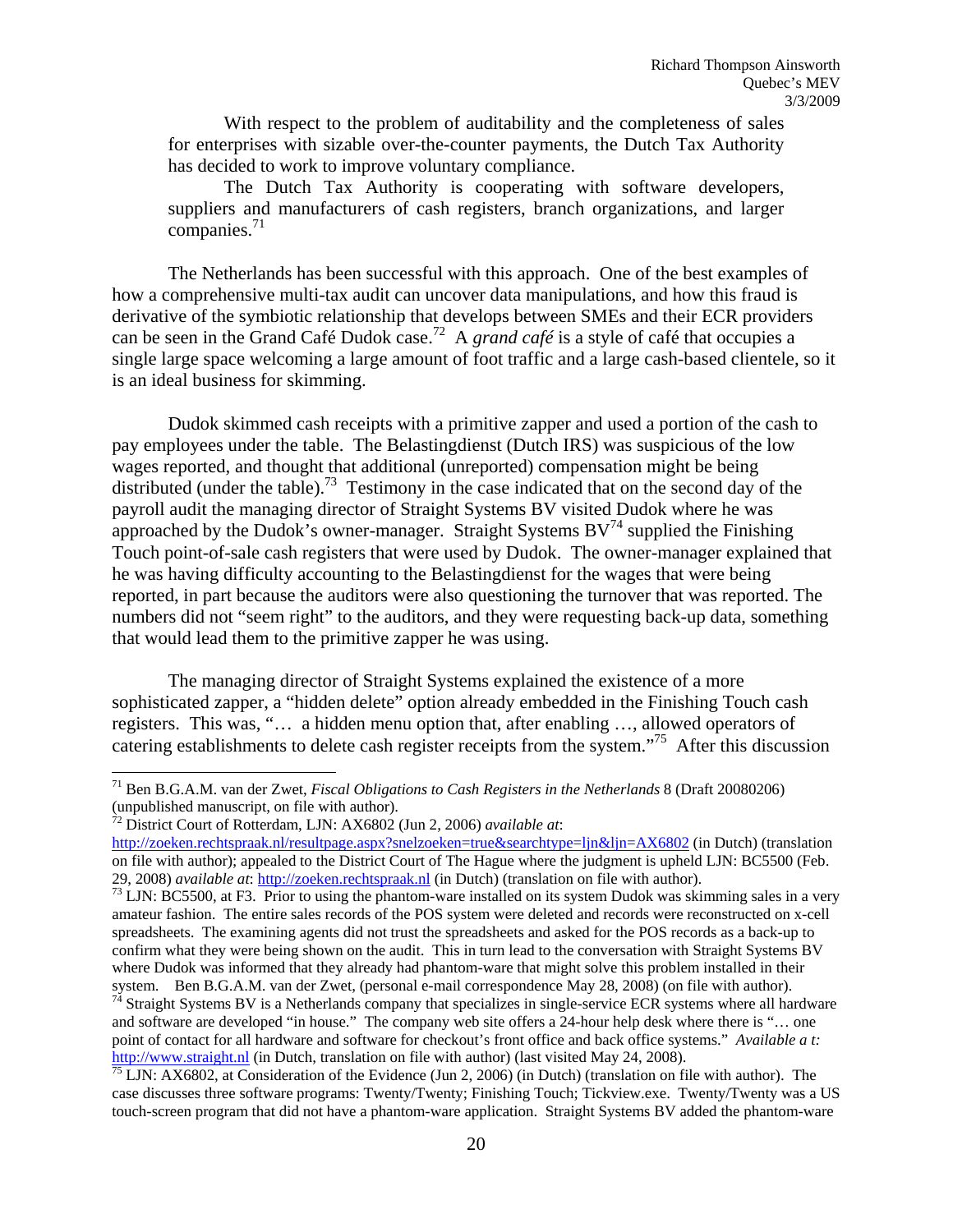"… an employee of [Straight Systems] visited [Dudok] and explained [and enabled] the application of the erase rule [or hidden delete function<sup>76</sup>], after which [Dudok] subsequently decided to start using [it] …"77 Once more, Ben B.G.A.M. van der Zwet observes:

The most interesting thing about [Dudok] is that the discovery of the fraud was completely the benefit of a good and thorough tax audit. Based on our principle based law, tax officers were not satisfied getting the total reports and MS excel work-pages with total sales etc. They wanted the detail information of the POS. The tax officers persisted in their efforts to get the detailed information. This forced the entrepreneur to ask the POS supplier to help him out. Because [the entrepreneur] was aware that once the POS records were audited the fraud would instantly be clear.

Straight Systems was helpful by installing an additional hidden feature of the POS system. Records in the POS could [now] be deleted and the records renumbered so that no gaps would appear.

A thorough investigation of the tampered databases revealed the deleting of the records anyway. So this was not simple bad luck [for the taxpayer] but a good audit job of the Tax administration!<sup>78</sup>

The court upheld criminal tax fraud determinations in the Dudok case under income, value added, and payroll taxes. Both the restaurant operator and the ECR/ software provider were convicted. Other successful audit-intensive cases in the Netherlands include:

- Microcraft Software which developed Analyse (aka, CX Analyse and Retail) as a management information system for grocery stores, butchers and bakers. It worked off a combination of ECRs and grocery scales. The zapper could be started with a hidden combination of key strokes, and the user could then indicate a percentage of turnover that would be skimmed.<sup>79</sup>
- B&F Software and Computers B.V. developed *Beleids Informatie Systeem* (B.I.S.) for hairdressers and an add-on program for zapping cash sales through POS and client information systems. After entering a percent to skim the system selects customers to eliminate (for example male walk-ins without appointments paying cash without special services).<sup>80</sup>

Thus, it is clear that an intensive and comprehensive audit approach works against automated sales suppression devices. There are a number of sizeable cases in the Netherlands and a much larger number of cases in Quebec that demonstrate the effectiveness of this

application to Twenty/Twenty and renamed the program Finishing Touch. Using just this program you can view the sales ticket and change data. With a secret command the Tickview.exe program within Finishing Touch can be activated and the operator is asked if they would like to delete the whole ticket. If an affirmative response is given then the system records a "no sale" and the entire audit trail to the original data is eliminated. Ben B.G.A.M. van der Zwet, (personal e-mail correspondence May 28, 2008) (on file with author).

 $76$  The trial court in Rotterdam refers to the phantom-ware application as a "hidden delete function" whereas the appeals court in The Hague refers to the phantom-ware as "the erase rule."<br> $\frac{77}{11}$  IN: PC5500 -  $\frac{17}{10}$ 

LJN: BC5500, at F3.

<sup>78</sup> Ben B.G.A.M. van der Zwet, (personal e-mail correspondence Apr. 16, 2008) (on file with author).

 $^{79}$  LJN: AT 5876, District Court of Arnhem (Jul. 27, 2005) (in Dutch) (translation on file with author).

<sup>80</sup> B&F Optics B.V. (District Court of Amsterdam (Aug. 11, 2005) (in Dutch) (translation on file with author).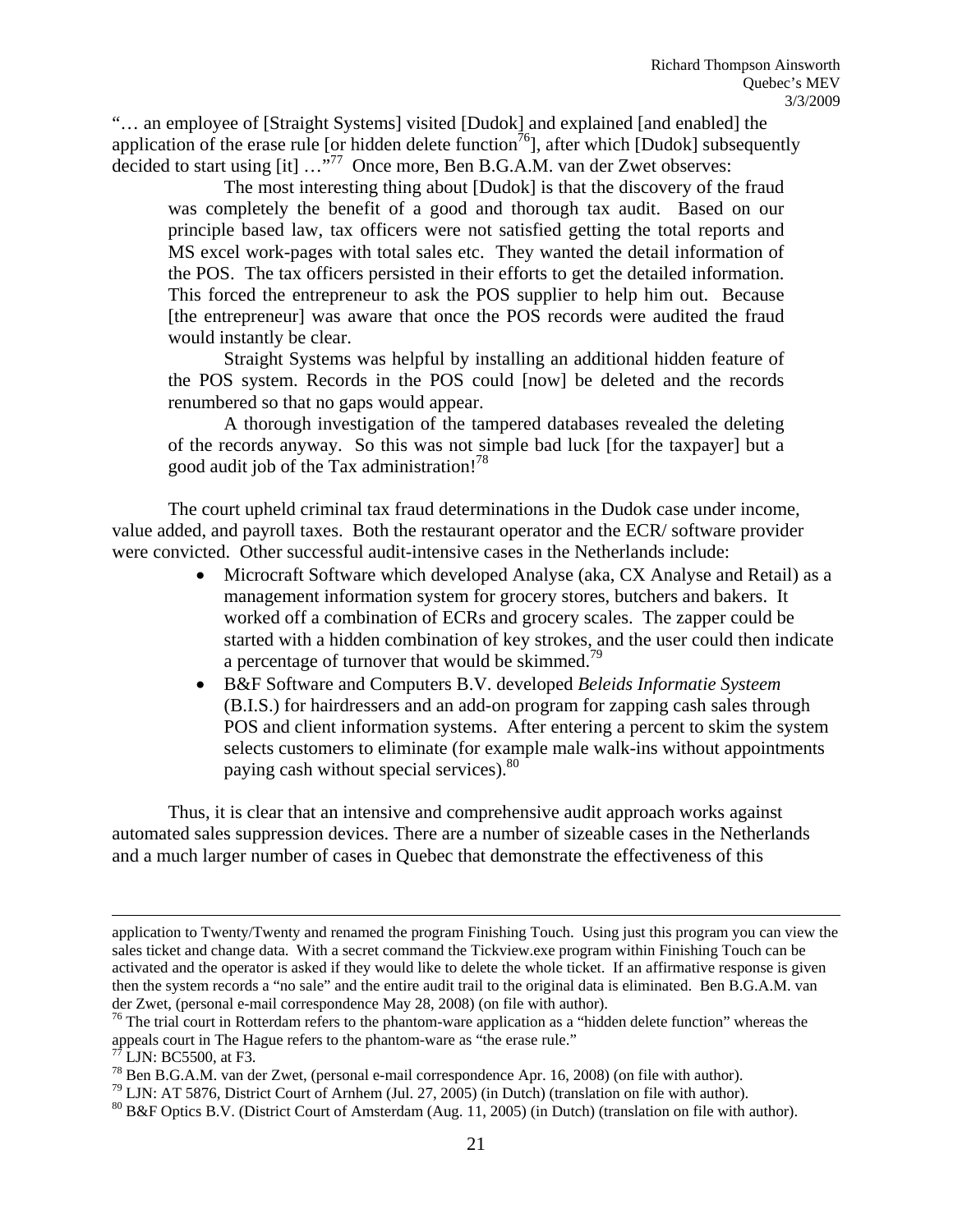approach. Quebec however, unlike the Netherlands, feels that more than an audit is needed. The MEV is a rules-based supplement to the audit effort.<sup>81</sup>

The UK shares the Netherland's opinion, $82$  and would prefer to avoid universal fiscal till solutions. However, this was prior to a recently completed National Pilot study of 941 enterprises where the first phantom-ware programs have been uncovered in the UK. Based on the scope of this fraud (something that has not been fully analyzed as of this writing), the UK may change its position.<sup>83</sup>

#### BLENDING RULES & PRINCIPLES: CERTIFICATION OF THIRD PARTY SERVICE PROVIDERS

Certification is the common thread among all the zapper enforcement efforts considered. This is apparent if we step back from the details. In each instance – the Greek, Quebec, German and Dutch – tax authorities responded to the threat of automated sales suppression in the same manner – they all looked for certification of digital records. Rules-based jurisdictions imposed *external* certification regimes to force businesses to keep trustworthy records; principles-based jurisdictions induced businesses to develop their own *internal* (self) certification regime. In all cases however, it is the reliability of digital records that is the main concern – and in all cases the question is whether the certification is trusted. Both approaches work. But neither approach (rules-based nor principles-based) comes without problems.

In the instance of rules-based jurisdictions the prospect of forcing all businesses to accept a government presence inside the recordkeeping function of private enterprises – the fiscal till solution – is considered (by some) to be far too intrusive. The observation is that this remedy is overly broad, and needs to be more focused. Why should *all* sales activity be certified through government oversight, just because *some* records are untrustworthy? In Quebec the government's MEV minicomputer must be placed between every ECR and printer in every restaurant. In Germany every ECR will be required to install a tamper-resistant, governmentissued smart card that can be configured to record, encrypt and transmit everything that occurs within the ECR. In Greece no business can be conducted without processing transactions through a government certified ECR or FESD.

Principles-based jurisdictions are much more "hands-off" initially. Moral factors and good business practices are relied upon to make digital records trustworthy. Unfortunately, this solution requires oversight, and the oversight that works is an audit program that is both comprehensive and technologically-intensive. Even though it is more than unpleasant for a small business to respond to these kinds of audits, the real problem is not the complaints of the business owners it is the fiscal demands placed on the revenue authority that must conduct the audit. Funding is rarely sufficient to secure the necessary audit teams and computer audit specialists.

<sup>&</sup>lt;sup>81</sup> The Quebec approach is to have the MEV together with specialized inspection teams, and a significant public awareness program. Revenue Quebec, *Tax Evasion in Quebec* (powerpoint), *supra* note 2 at slide 5.

<sup>&</sup>lt;sup>82</sup> See supra note6, Cash Register Good Practice Guide, 1.4.4 & Appendix E.<br><sup>83</sup> Jennifer Mitchell, HMRC: Local Comp SME Interventions, personal e-mail communication (Nov. 26, 2008) (on file with author).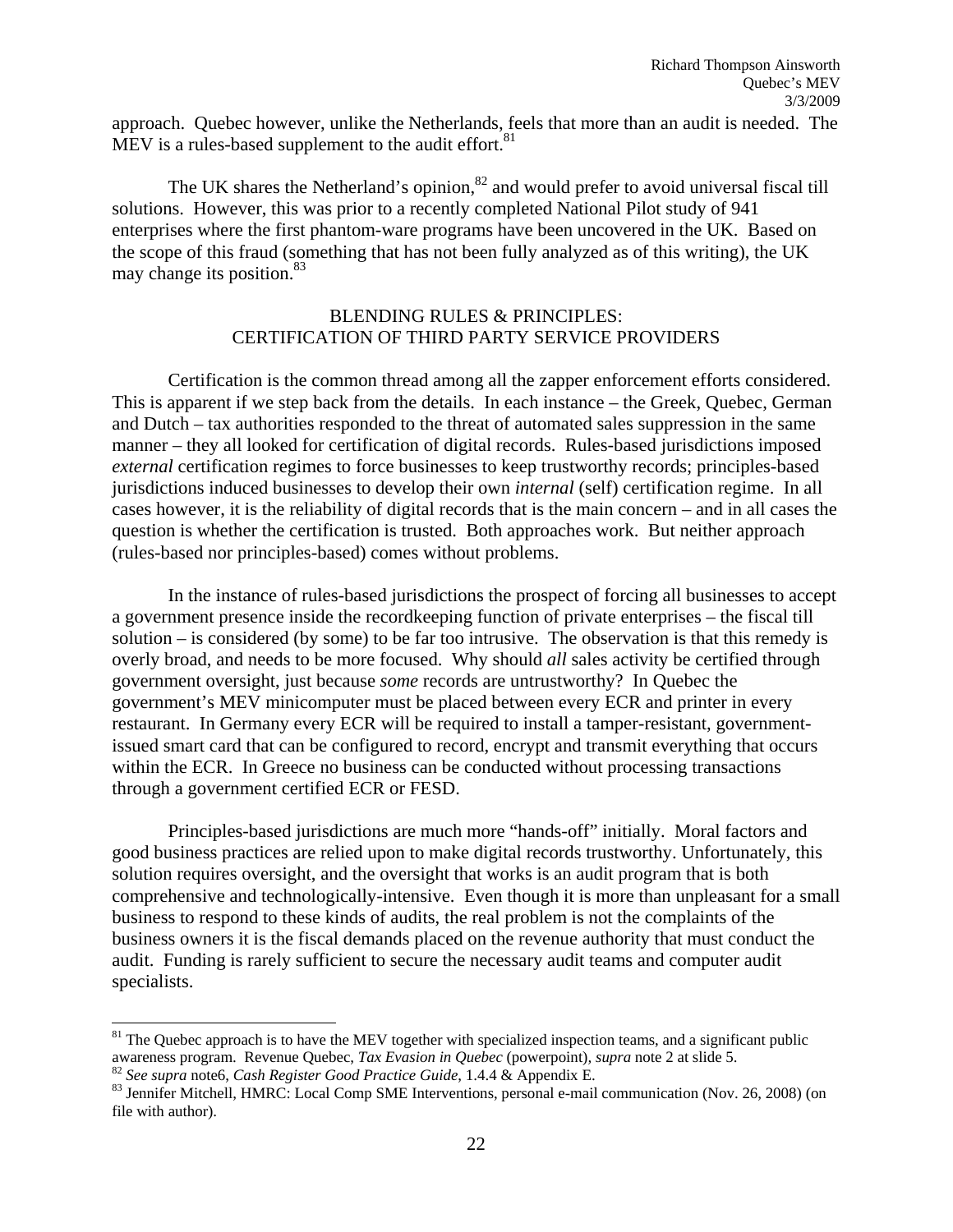Fortunately, there is another option – certification of intermediaries. This approach is used in the US with certified service providers (CSPs) under the Streamlined Sales and Use Tax Agreement (SSUTA). The SSUTA can be a useful template for jurisdictions seeking to develop *less intrusive* and *less expensive* methods for combating automated sales suppression. Currently CSPs perform all consumption tax compliance functions for their clients. They determine taxability and the correct rates. They prepare and file returns, make tax payments, and immunize the taxpayer from liability for errors (except taxpayer fraud).

Extending the CSP's obligations to include certification *by the CSP* to the government that *the taxpayer's ECRs and POS systems* are free from zappers and phantom-ware would create a new enforcement regime. Four questions need to be addressed: (1) how does a CSP get ECR and POS system data; (2) how would a CSP know the data it has is accurate; (3) what standards should the government use to certify a CSP's automated system – (in other words) what data does a tax authority want to be sure that a CSPs system captures so that it can trust the CSPs attestation of the accuracy of the taxpayer's system – i.e., that the taxpayer's ECR does not manipulate sales records; and (4) what is the most efficient and cost effective way for a CSP to satisfy this standard?

#### (1) *How does a CSP get ECR and POS system data?*

CSPs currently pull data directly from the ECR or POS system to determine taxability – at step (4). This data is stored in an independent (tamper-proof) audit file before it is used by the taxpayer to draft the invoice (receipt). The CSP maintains this file to protect itself from liability.

Unlike fiscal till solutions which preserve data that is sent to the printer from step  $(5)(a)(b)(c)$  and (d), or from step (6) when it is recorded in the X or Z Reports or the Electronic Journal, the CSP is actually involved in generating the critical data sets. In real time the CSP determines the taxability of transactions, calculates the tax, and passes this information back to the ECR. This event has a three-way data check: (a) the customer is demanding an accurate receipt – and the CSP and the taxpayer-business must produce it; (b) the taxpayer-business (that has a primary obligation to collect and correctly remit the tax) is demanding that the CSP perform this tax function accurately; and (c) the CSP (that is assuming all the tax compliance obligations of the taxpayer-business including remission of taxes from funds provided by the taxpayer) is motivated to be accurate (detect any fraud), because it has liability for all errors and must compensate the tax authority for errors out of its own funds.

A "legal receipt" is not required with a CSP-based system. It could be mandated to combat fraud occurring outside the ECR, or maybe as a further tool against the consumerbusiness collusions, but it is not necessary for the CSP.

SSUTA is a voluntary system. There are strong incentives to participate. Businesses participate to get relief from regular audit,<sup>84</sup> relief from penalties for tax calculation errors, and

l 84 SSUTA *supra* note14, at §9(a).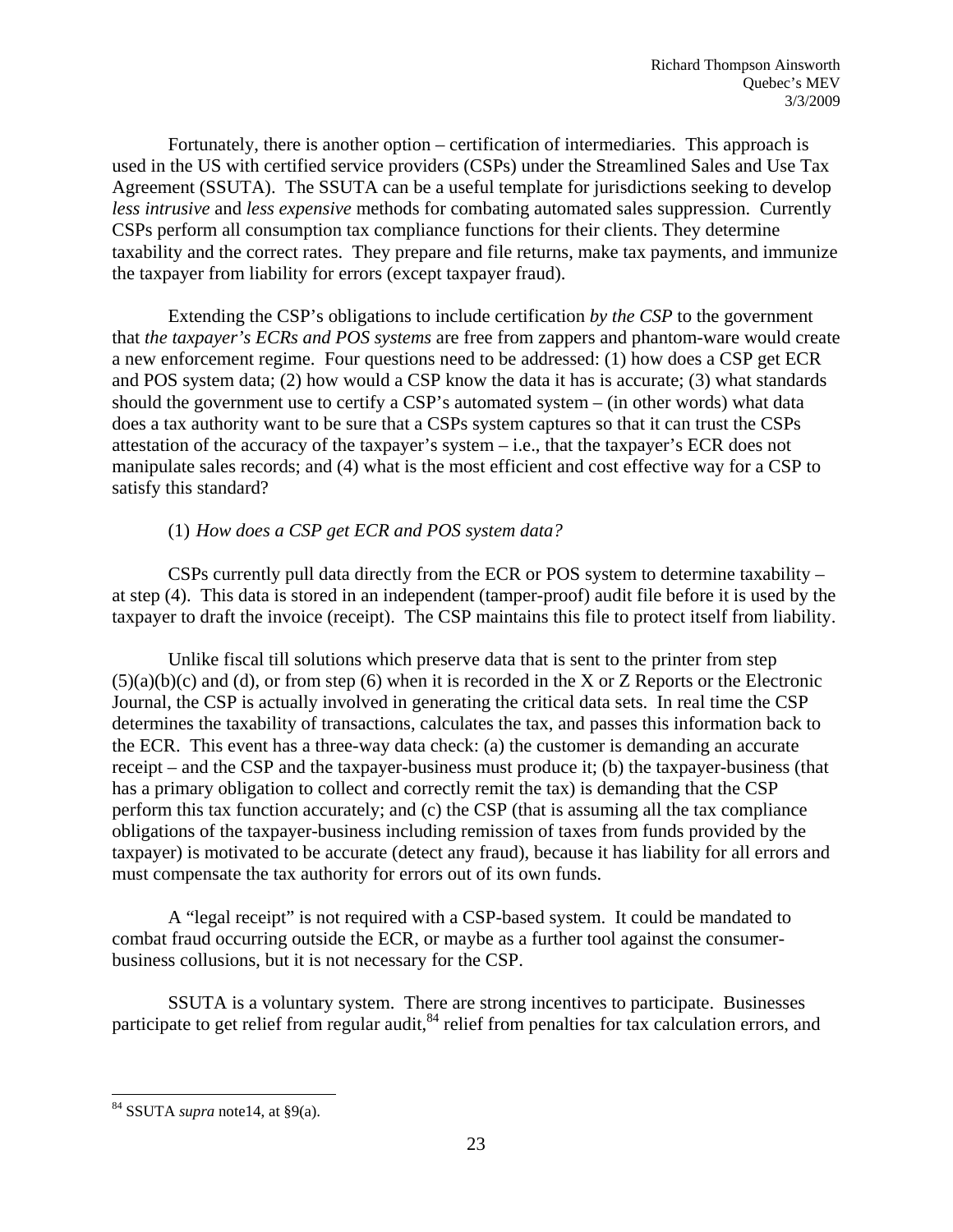relief from additional taxes (penalties and interest) that stem either from late changes in laws or errors in taxability determinations.<sup>85</sup>

CSPs participate for commercial reason – fees for service from the taxpayer, the State,  $86$ as well as money movement benefits. These benefits are offset by a shift in tax liability to the CSP if it makes errors. Only fraud by the taxpayer-client  $87$  removes this liability.  $88$  All CSPs insure against the risk of their own errors (so there is always a fund out of which missing taxes can be paid), and they retain confidential transactional data to defend themselves, if necessary.

#### (2) *How would a CSP know that the data it has is accurate (free from manipulation)?*

This is a key question. The most effective way to do this is to *adopt the German smart card* in the private sector. The German smart card can be configured to sign every event – completed sales, temporary records, refunds, test modes, open or partially completed transactions. Every key stroke can be recorded, collected and encrypted on the smart card, and then transmitted to the CSP.89 Questions about any transaction, or the business records associated with any ECR could then be directed to the CSP. Only in cases of fraud would it be necessary for the tax administration to approach the taxpayer. If suspicions were raised it would be in the self-interest of the CSP to assist the government in determining the truth.

This would be a form of comprehensive ECR monitoring,  $90$  but it is the private sector monitoring the private sector, not an intrusive government oversight program.

l

<sup>85</sup> SSUTA *supra* note 14, at §9(a).<br><sup>86</sup> SSUTA *supra* note 14, at §§601-03 (providing that the government may enter into contracts with a CSP to compensate the service provider directly based on taxable transactions processed, or a percentage of instances where sellers without nexus volunteer to collect sales taxes that they are not otherwise obligated to collect)

 $87$  A CSP is also relieved from liability for charging and collecting the incorrect amount of tax if that error is caused by erroneous data provided by a member states on tax rates, boundaries, or taxing jurisdiction assignments, or if it is based on erroneous data provided by the member state in the taxability matrix. SSUTA *supra* note 14, at §§ 328 & 331.

<sup>88</sup> SSUTA *supra* note 14, at §9(a).

 $89$  Personal e-mail communication from Norbert Zisky (Nov. 17, 2008) (on file with author):

You are right. If I get the data in Berlin from an ECR in Boston I am able to check the integrity (whether the data is unchanged against the original data) and the authenticity (whether the signature belongs either to the ECR or the tax payer). The kind of authentication depends on the operational concept of the tax body. In principle every transaction [final sales – step  $(5)$  and temporary transaction – step  $(2)$ ] could be transferred to the auditor or a remote server.

 $90$  Not only could all transactions (final and temporary) be tracked and e-signed by the German smart card, all of this could occur in real-time. However, because the data is collected by government authorities the German planners indicate that they, " ... will have a strong resistance against this online tracking of transactions." Personal e-mail communication from Norbert Zisky (Nov. 17, 2008) (on file with author). There is a Serbian proposal to do this, but it has not been well received. Milan Prokin, *Technical and Functional Specification of Turnover Controllers – Draft Prepared for Fiscalis FPG 12 Cash Register Project Group,* (undated; on file with author) at 7. Professor Prokin, Faculty of Electrical Engineering, Belgrade proposes a system whereby "All misuses of fiscal cash registers, fiscal printers, non-fiscal cash registers and non-fiscal printers listed in the document titled Cash Register Misuse Guide are inherently solved by a new device called a turnover controller … [a central database where government serves store all transaction data]."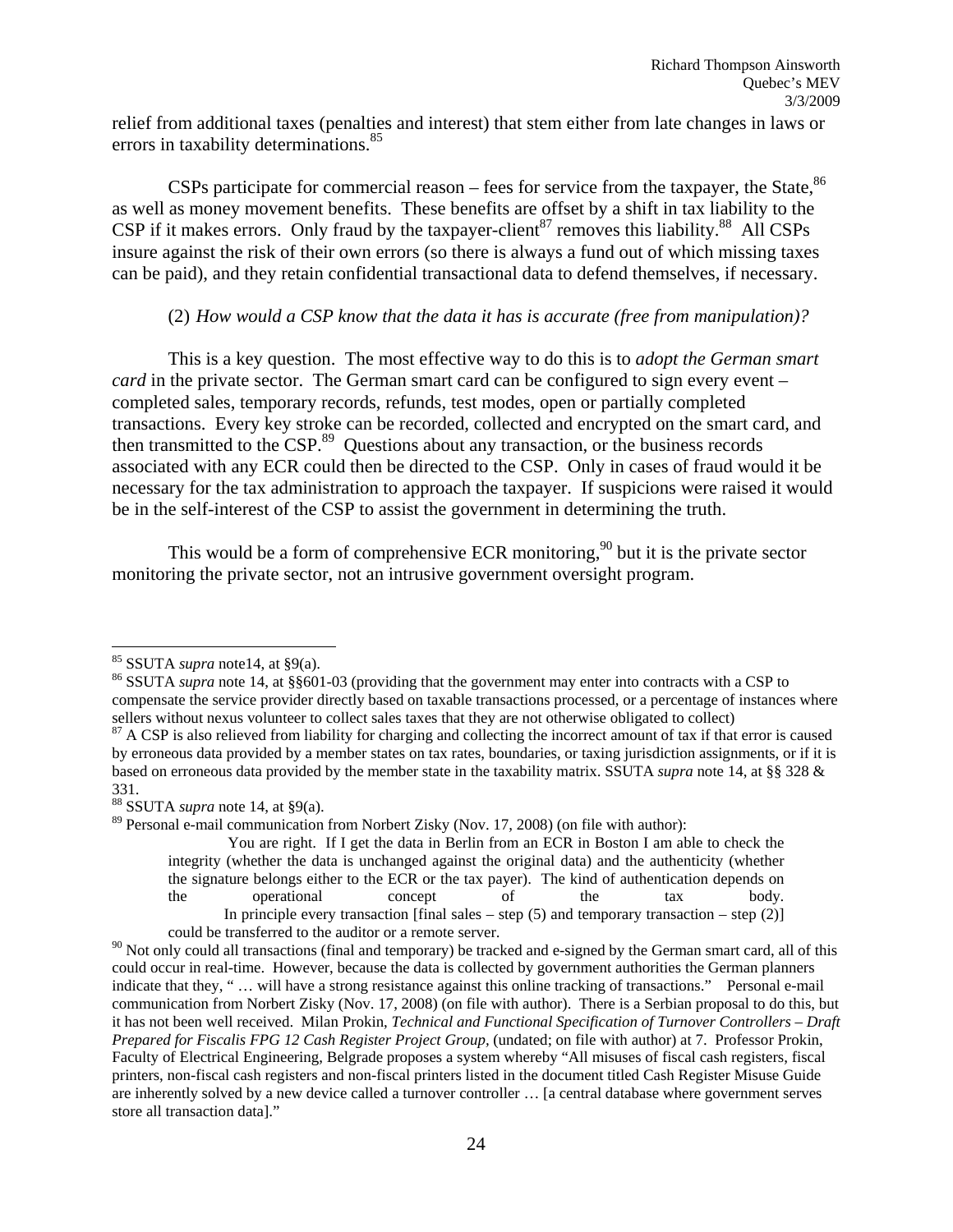(3) *What standards should the government use to certify a CSP's automated system – (in other words) what data does a tax authority want to be sure that a CSPs system captures so that it can trust the CSPs attestation of the accuracy of the taxpayer's system – i.e., that the taxpayer's ECR does not manipulate sales records?* 

The data preservation standards that a CSP would need to meet if it were to certify the accuracy of business records in an ECR should be the same standards that a principles-based jurisdiction, like the Dutch, would set down for all ECRs. In *Your Cash Register and the Fiscal*  Accounting Obligations,<sup>91</sup> the Dutch Tax Authority lists the requirements for a business wishing to bring their ECRs or POS system into compliance with Dutch law. They include:

- Detailed records available for the tax auditor if and when required.
- Electronic preservation of the details of transactions.
- Preservation of a complete audit trail.
- Taking adequate measures to guard against subsequent alterations in a manner that will assure that data-integrity is maintained.

The Dutch requirements may not be difficult for larger businesses, but for SMEs (which is where phantom-ware and zappers are found) the requirements are burdensome. Ben B.G.A.M. van der Zwet confirms:

Hardly any of the cash registers or Point of Sale systems by themselves complies with the requirements set out by the Dutch Tax Authority. With larger companies this omission can be compensated for with adequate internal control measures. Without similar internal control efforts, SMEs that may be willing to comply with Dutch fiscal obligations will fail in their attempts.

• Data needs to be stored electronically.

l

- Facilities have to be implemented to export data to digital data carriers.
- Settings of the software and the adequate database structures must support a proper audit trail.
- Measures must be taken to assure the reliability of retained data.

Under the SSUTA model a service provider could not be certified unless it could assure tax authorities that its system accurately, completely, and automatically captured this data from the taxpayer's ECRs. With this data on hand the CSPs attestations would be highly credible.

#### (4) *What is the most efficient and cost effective way for a CSP to satisfy this standard?*

The smart card is the primer solution. It is far less expensive and captures far more data than any other option. The smart card is proven technology, and the CSP in a SSUTA context is a proven legal structure. Merging them in a CSP/ smart card solution makes a great deal of sense.

The only competing option is for the government to do it directly. However, even the German research teams working on the smart card project concede that direct government involvement compromises the effectiveness of the solution.

<sup>&</sup>lt;sup>91</sup> Belastingdienst, *Your Cash Register and the Fiscal Accounting Obligations*, (2007) at ¶ 6, "Checklist for Cash Registers."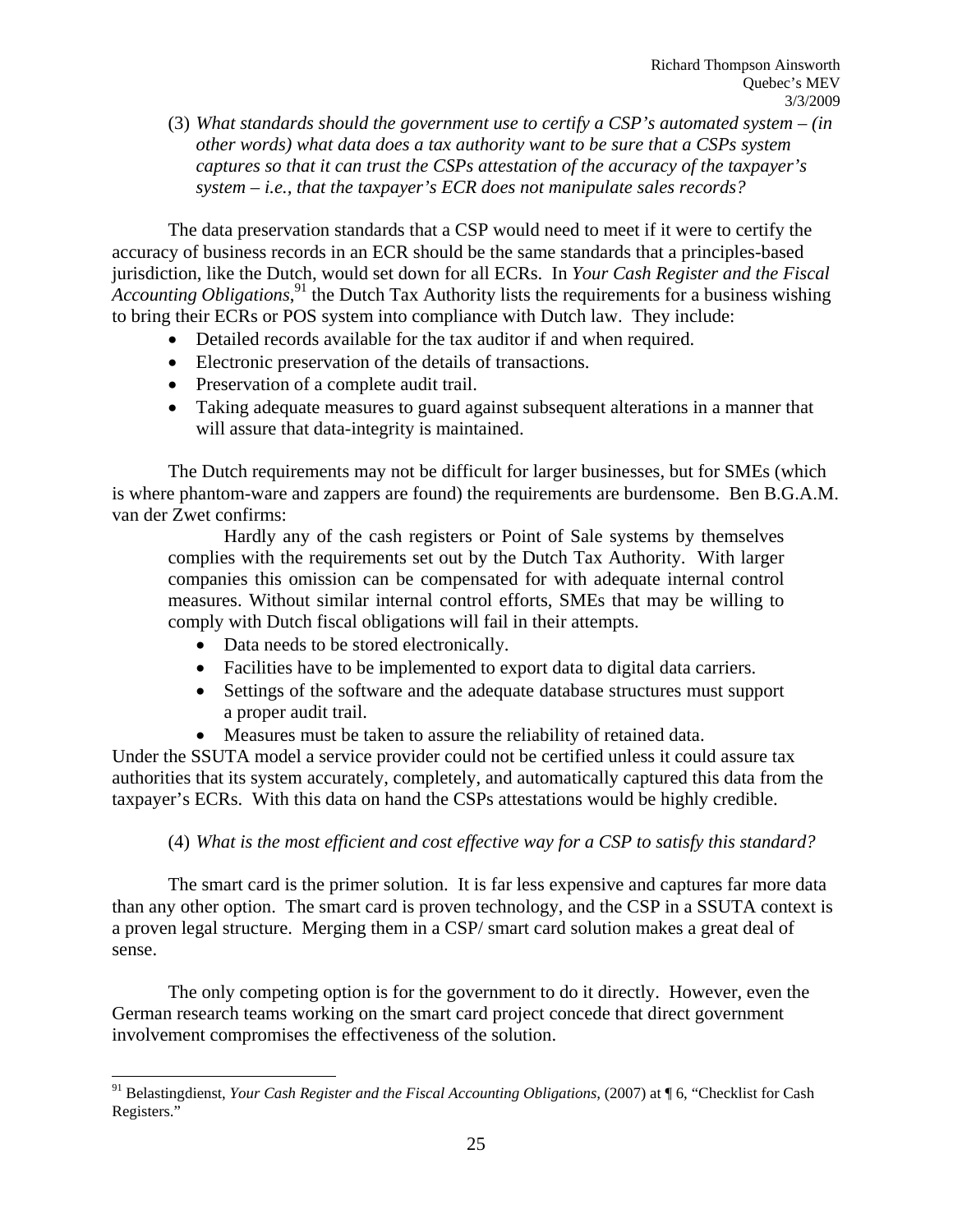The German smart card solution comes from successful research in legal metrology, specifically the SELMA (Secure Electronic Measurement Data Exchange) project. The immediate goal SELMA was to "…ensure the secure transfer of measured *energy data* from decentralized meters to the authorized users via open networks."<sup>92</sup> SELMA succeeded. The project leaders summarized SELMA as follows:

SELMA … developed a security architecture to establish trust in the electronic transfer of data from the meter to data acquisition systems and further to the customers. The introduced security mechanisms are based on asymmetric cryptography and more specifically on digital signatures that enable the signed measurement data to be verified and authenticated in conjunction with a suitable key management. Particular security units have been created that contain the necessary security mechanisms.

The SELMA architecture represents a best practice solution of strong cryptographic mechanisms to secure a wide range of metrology applications and is compatible with appropriate European directives and guidelines.<sup>93</sup>

SELMA looked at natural gas meters. The SELMA solution assured multiple parties (traders, distributors, owners of distribution networks, and consumers) that remotely monitored meters were accurate. Based on an assumption that ECRs and POS systems were nothing more than a different kind of meter recording a different kind of data flow, the SELMA researchers suggested that the same solution could apply in this new context as well. As a result, a new project, INSIKA (Integrierte Sicherheitslösung für Kassensysteme – Integrated Security Solutions for Cash Registers) was opened in 2008 to consider this application.

There are two critical differences between SELMA and INSIKA: (1) the INSIKA data represents confidential tax information (not natural gas measures), and (2) the group of interested parties includes the government (whereas only private parties are involved in gas metering). The researchers soon became aware that there was "…strong resistance against this online tracking of transactions [by the government]."94 As a result the SELMA solution was not able to be fully implemented in INSIKA. Dr. Zisky noted:

The realtime, central collection of very large amounts of data is already being carried out today in different sectors of the economy. One example worth mentioning is the area of special contract customers for power supply. Of approximately 300,000 special contract customers, energy amounts recorded in intervals of 15 minutes are read out daily and stored centrally. These data, relevant to calibration law, provide the basis for the monthly billing. For the sake of completeness, the following should also be mentioned: work is currently being done towards securing measurement data cryptographically.

<sup>&</sup>lt;sup>92</sup> *Id.*, at 312-13 (emphasis added).

<sup>93</sup> Luigi Lo Iacono, Christoph Rulans & Norbert Zisky, *Secure Transfer of Measurement Data in Open Systems*, 28 COMP. STANDARDS & INTERFACES 311 (Jan. 2006); The SELMA Project can be found at: http://www.selmaprojekt.de (in German) (last visited Feb. 12, 2008).

 $\frac{64}{94}$  Personal e-mail communication from Norbert Zisky (Nov. 17, 2008) (on file with author).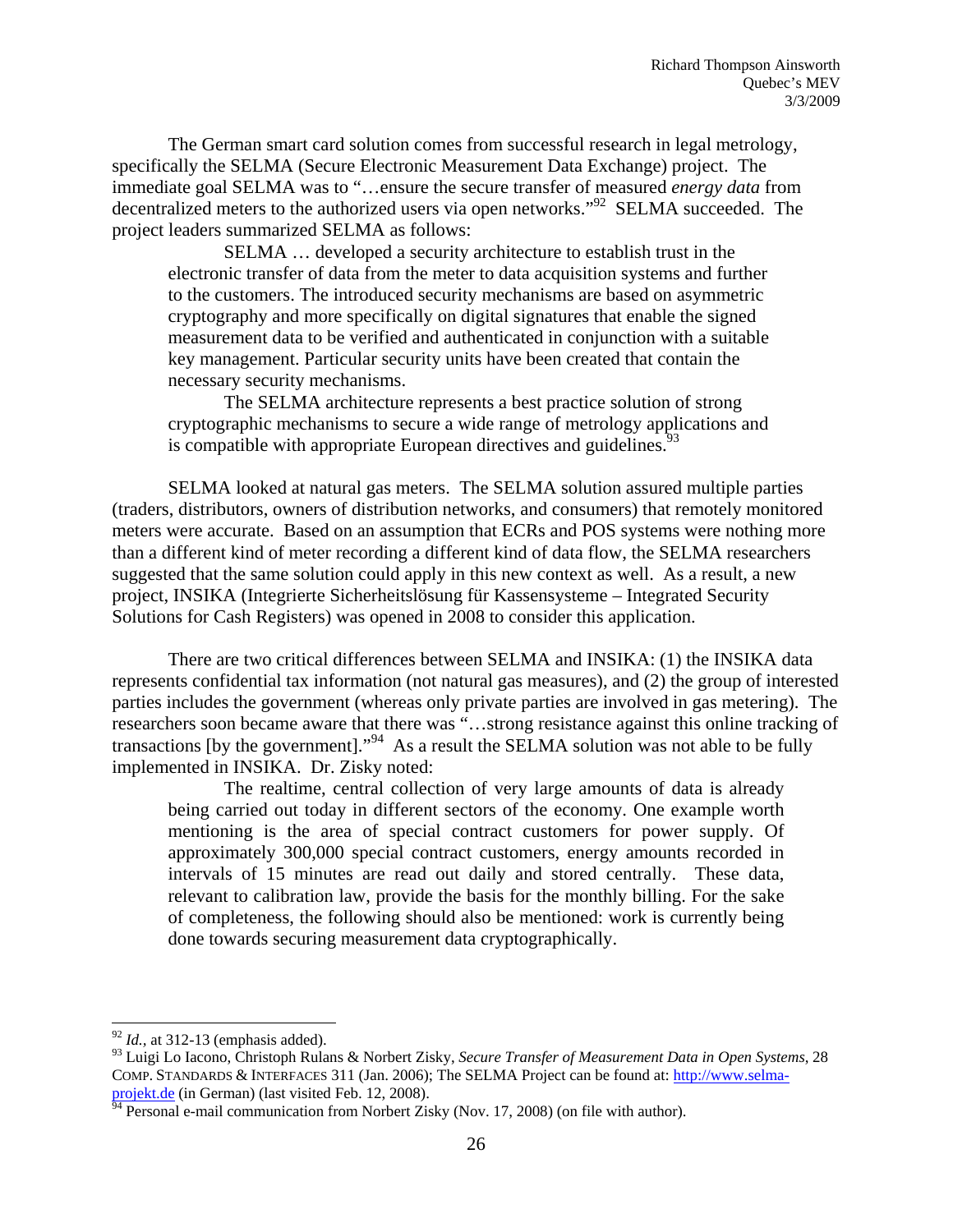The *decisive difference between the example of energy data transfer and the realtime, central recording of tax-relevant data consists in the fact that the data must be collected by the authorities, rather than by a contracting partner*. 95 Simply put, even when there is "nothing to hide" there are real privacy concerns when the government gets too intrusive.<sup>96</sup>

These are the same issues that confronted SSUTA. The real-time collection of tax data by the government was not acceptable to business, but it was acceptable when a third party did it. Thus, the issue changed. Now the question was whether or not the government could trust the third party as much as the taxpayer did, not whether or not the government should be trusted to collect the data directly. The SSUTA answer was "yes," the government could trust the third party, but only if the third party's systems were certified.<sup>97</sup>

SSUTA was born as an inexpensive, voluntary regime to streamlines sales tax compliance. It extends audit immunity to taxpayers who used CSPs, because the CSP is trusted by the government. A SSUTA-like system to prevent zappers and phantom-ware applications in ECRs could be made mandatory for all sectors of an economy or it could be applied only in high risk sectors or maybe it could be made mandatory only for those taxpayers who had previously been found to manipulate sales records. Even though mandatory for some the SSUTA should remain an option for all businesses. This would increase the pressure on those who do not use CSPs to maintain good records. Traditional audit resources could be more intensively focused on this subset.

#### CONCLUSION: ASSESSING QUEBEC'S MEV

With the MEV set to be deployed in a select number of restaurants on a volunteer basis in November of 2009 it might be appropriate to offer an assessment of how effective the MEV might be, based on similar efforts elsewhere. There are five critical observations.

• The MEV will work. Coupled with a significant audit effort, the MEV will most likely be an effective zapper and phantom-ware deterrent in the Quebec restaurant sector. There are several reason for this: (a) the MEV is similar to the very effective FESD and FECR with AFED Printer that has been in use in Greece for over twenty years; (b) the MEV deployment is accompanied by a commitment to increase inspectors (pre-audit investigators) who will refer suspected fraudsters for full audits; and (c) the MEV will facilitate rapid pre-audit investigations by embedding bar-codes on each receipt that will verify that it is "legal." All of these factors bode well for the workability, effectiveness, and ultimately the success of the MEV.

<sup>&</sup>lt;sup>95</sup> Norbert Zisky, *Manipulationsschutz elektronischer Registrierkassen und Kassensysteme* (Protecting Electronic Cash Registers and Point-of-Sale Systems against Manipulation)10-11 (Mar. 15, 2004) (unpublished paper in German) (translation on file with author) (emphasis added).

<sup>96</sup> Daniel Solove, *"I've Got Nothing to Hide"and Other Misunderstandings of Privacy,* 44 San Diego L.R. 745 (2007).

 $97$  There is a related issue of trust involving consumers. It was necessary to add provision to the SSUTA to protect personally identifiable information (PII) from disclosure when it was in the hands of the trusted third part. See *supra* note 63.